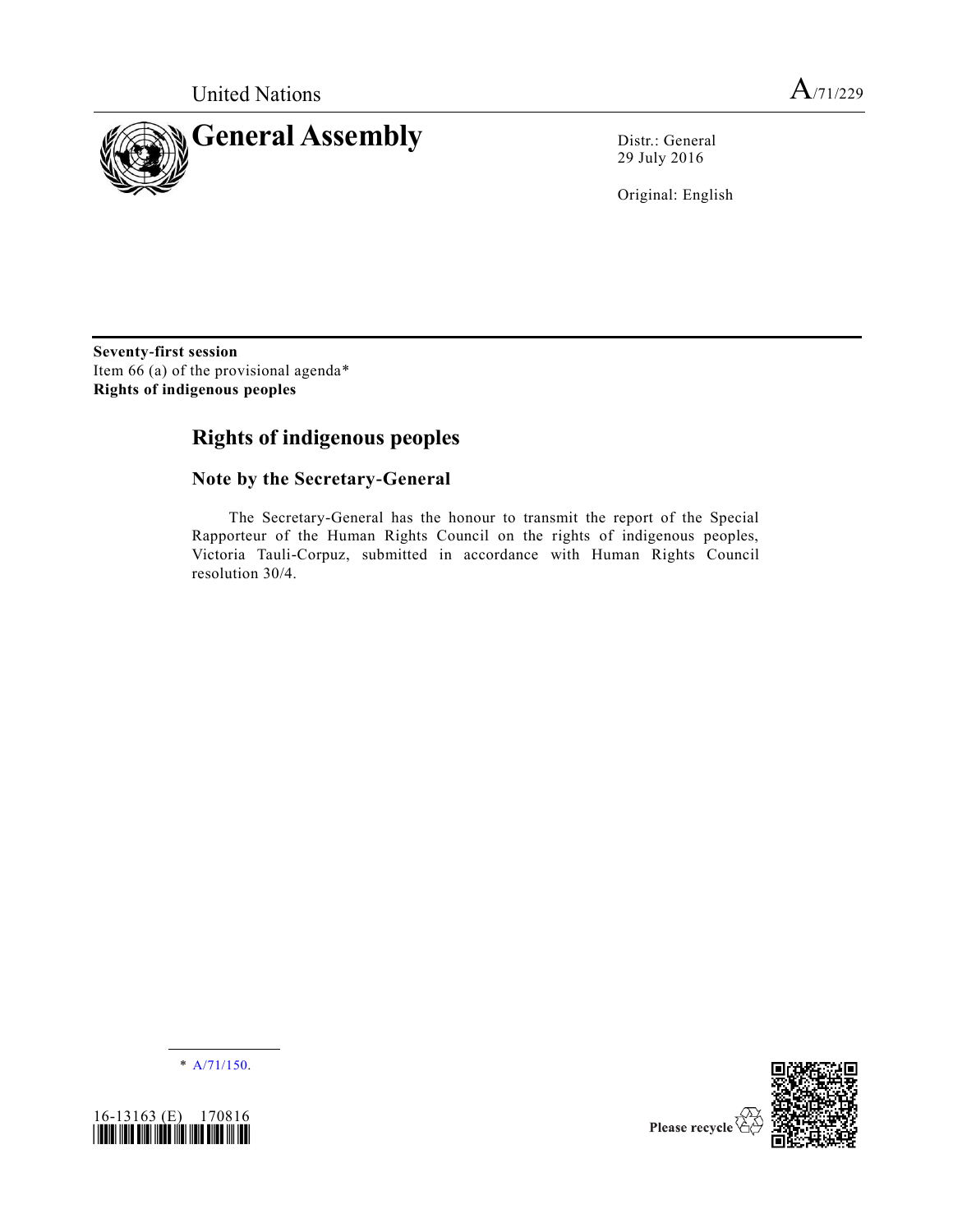## **Report of the Special Rapporteur of the Human Rights Council on the rights of indigenous peoples, Victoria Tauli-Corpuz**

#### *Summary*

The present report is submitted to the General Assembly by the Special Rapporteur on the rights of indigenous peoples pursuant to her mandate under Council resolutions 15/14 and 24/9. In the report, the Special Rapporteur provides a brief summary of her activities since her previous report to the Assembly, as well as a thematic analysis of conservation measures and their impact on indigenous peoples' rights.

Protected areas have the potential of safeguarding the biodiversity for the benefit of all humanity; however, these have also been associated with human rights violations against indigenous peoples in many parts of the world. The complex violations that have been faced by indigenous peoples in the wake of evermore expanding protected areas have been raised by respective special rapporteurs during numerous country visits and communications to governments.

The present report charts legal developments and commitments and measures taken made to advance a human rights-based paradigm in conservation, while also identifying key remaining challenges. The report concludes with recommendations on how conservation, in policy and practice, can be developed in a manner which respects indigenous peoples' rights and enhances sustainable conservation.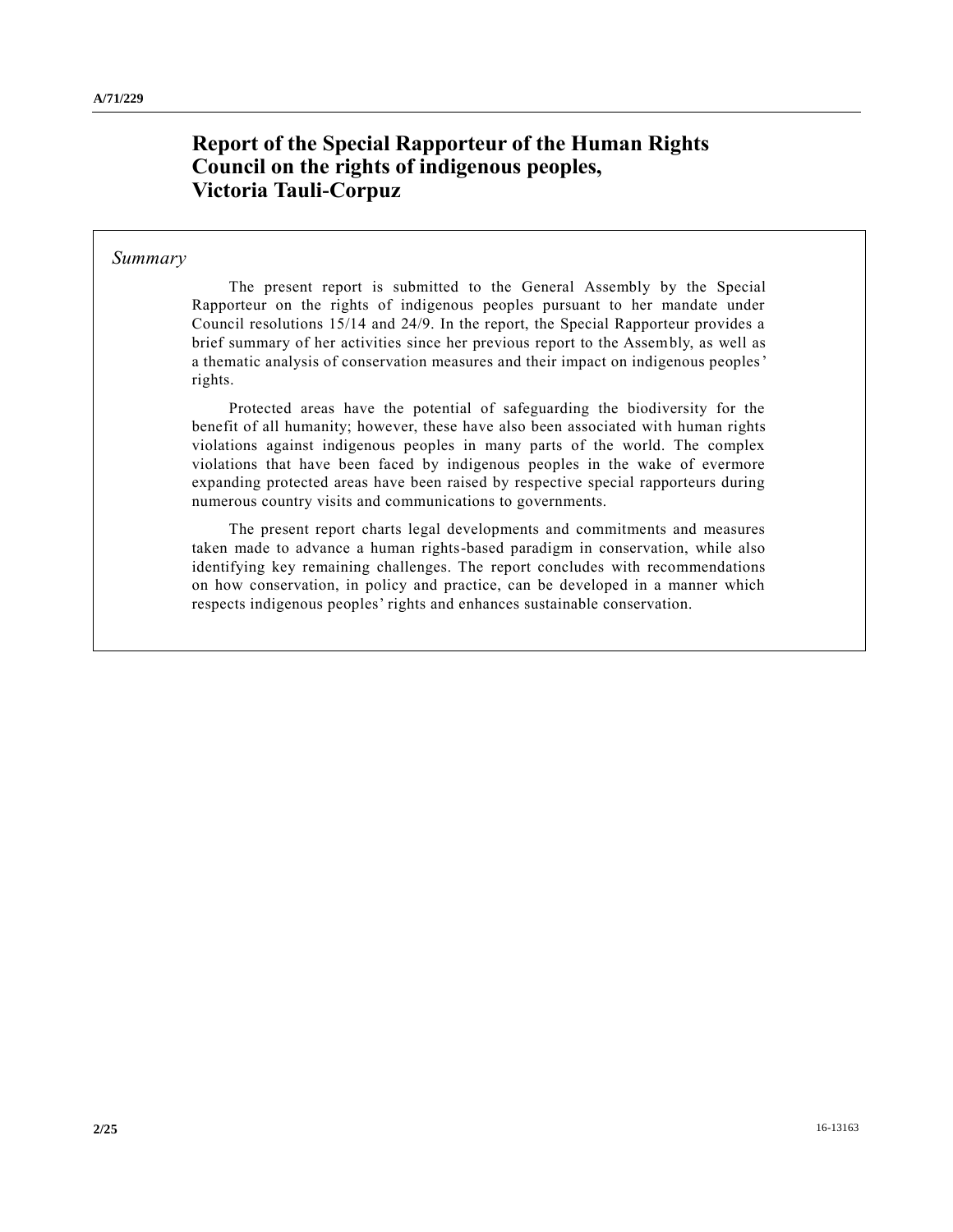# Contents

|       |                 |                                                                                            | Page           |
|-------|-----------------|--------------------------------------------------------------------------------------------|----------------|
| I.    |                 |                                                                                            | $\overline{4}$ |
| II.   |                 |                                                                                            | $\overline{4}$ |
|       | A.              |                                                                                            | 4              |
|       | <b>B</b> .      |                                                                                            | 5              |
| III.  |                 |                                                                                            | 6              |
| IV.   |                 |                                                                                            | 9              |
|       | A <sub>1</sub>  | The right to self-determination and land rights                                            | 9              |
|       | <b>B</b> .      | Participation and free, prior and informed consent                                         | 10             |
|       | $\mathcal{C}$ . | Forced displacement and the right to reparation, including restitution                     | 10             |
|       | D.              |                                                                                            | 11             |
|       | E.              |                                                                                            | 13             |
| V.    |                 |                                                                                            | 13             |
| VI.   |                 |                                                                                            |                |
| VII.  |                 |                                                                                            | 18             |
|       | A.              | Forced displacements and the failure to provide recognition of collective rights to lands, | 19             |
|       | <b>B.</b>       |                                                                                            | 19             |
|       | $\mathcal{C}$ . |                                                                                            | 21             |
|       | D.              |                                                                                            | 22             |
| VIII. |                 |                                                                                            | 23             |
| IX.   |                 |                                                                                            | 24             |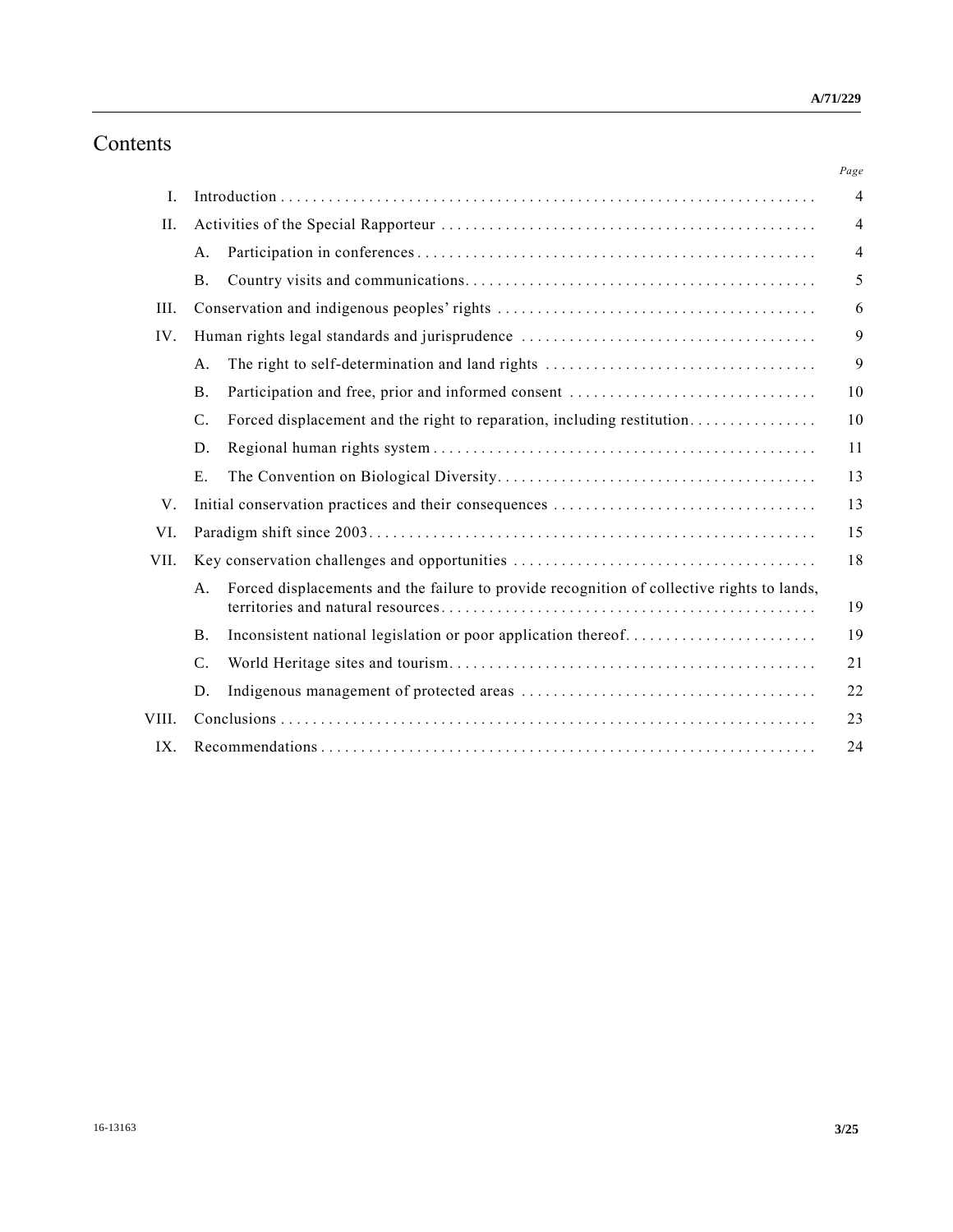### **I. Introduction**

1. The present report is submitted to the General Assembly by the Special Rapporteur on the rights of indigenous peoples pursuant to her mandate under Council resolutions 15/14 and 24/9. In the report, the Special Rapporteur provides a brief summary of her activities since her previous report to the Assembly [\(A/70/301\)](http://undocs.org/A/70/301) as well as a thematic analysis of conservation measures and their impact on indigenous peoples' rights.

## **II. Activities of the Special Rapporteur**

### **A. Participation in conferences**

2. As part of the fulfilment of her mandate, the Special Rapporteur participated in a number of international and national conferences and dialogues, including:

(a) The Paris Conference of Parties to the United Nations Framework Convention on Climate Change in December 2015. Together with the Office of the Office of the United Nations High Commissioner for Human Rights and the Special Rapporteur on human rights and the environment, the Special Rapporteur advocated for the inclusion of human rights in the Paris decisions. Language which recognizes the need to address human rights, including indigenous peoples' rights, in all climate change measure was included in the Paris Agreement;

(b) A symposium organized by the Canadian Feminist Alliance for International Action, the Canadian Journal of Women and the Law and the Native Women's Association of Canada in January 2016 on missing and murdered indigenous women to discuss the national inquiry launched by the Government in December 2015;

(c) The High-level Dialogue on the World Bank draft environmental and social standard on Indigenous Peoples in Addis Ababa in February 2016, which centred on the use of the term indigenous peoples and the requirement to obtain their free, prior and informed consent. The Special Rapporteur, together with the Chair of the United Nations Permanent Forum on Indigenous Issues and the Expert Mechanism on the Rights of Indigenous Peoples, subsequently wrote a joint letter to the World Bank to express concerns regarding the weakening of the safeguards, with proposals for remedial language;

(d) A seminar on experiences in litigation of cases of violence against women and women's access to justice in Guatemala in February 2016, invited by Alianza Rompiendo el Silencio and Lawyers without Borders, Canada. The Spe cial Rapporteur hailed the 26 February 2016 judgment in the *Sepur Zarco* case on sexual slavery of indigenous women by the Guatemalan military during the armed conflict as an important historical victory of justice for indigenous women and victims of sexual slavery worldwide;

(e) An international seminar on indigenous jurisdiction and access to justice in Bogotá in February 2016 by invitation of the Attorney General's Office. Her intervention underlined the need to increase dialogue and cooperation in the harmonization of indigenous jurisdiction and the ordinary justice system;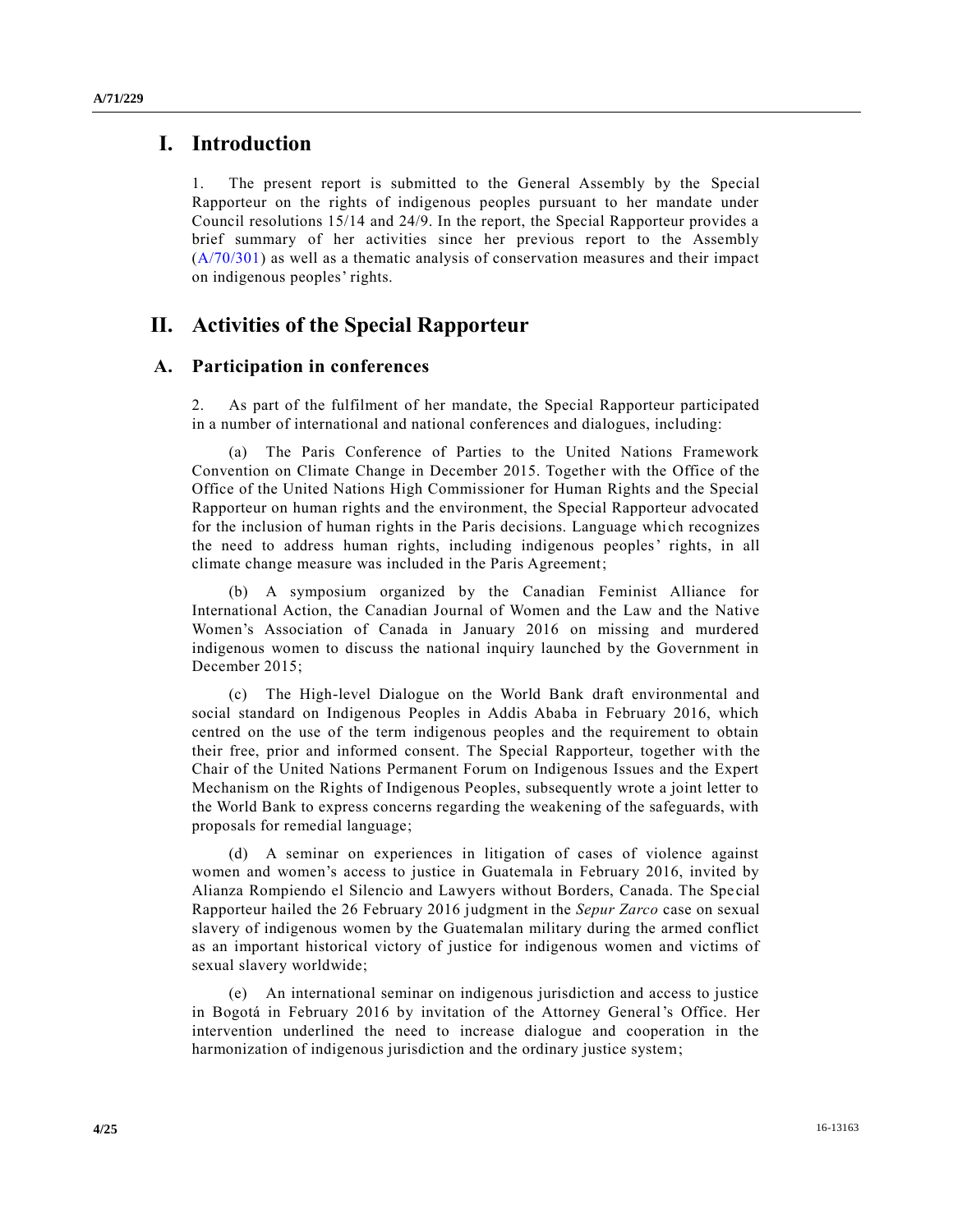(f) A panel discussion organized by Columbia University in New York in May 2016 on how armed conflict and peace negotiations affect indigenous peoples;

(g) A meeting by invitation of the Nordic Trust Fund of the World Bank in June 2016. The Special Rapporteur discussed the importance of safeguarding indigenous peoples' rights in World Bank operations and programmes;

Regional seminars co-organized by the Special Rapporteur and the International Work Group for Indigenous Affairs and the Asia Indigenous Peoples' Pact and Tebtebba on the impacts on investment treaties on the rights of indigenous peoples, in Lima for Latin America and in Bangkok for Asia, and a global seminar held in New York in May 2016, to obtain information for her second thematic report on this issue for the Human Rights Council in September 2016;

(i) The regular sessions of the Permanent Forum on Indigenous Issues and the Expert Mechanism on the Rights of Indigenous Peoples. The Special Rapporteur held meetings with members of these mechanisms on ways to maintain and increase the coordination among them. In parallel to the sessions, she also held meetings with several State delegations and indigenous organizations.

#### **B. Country visits and communications**

3. Since her last report to the General Assembly, the Special Rapporteur carried out three official country visits to Sápmi (Finland, Norway and Sweden) in August 2015, Honduras in November 2015 and Brazil in March 2016. The reports of these visits will be presented to the Human Rights Council in September 2016.

4. During the Special Rapporteur's visit to Sápmi, the Special Rapporteur highlighted her concerns on the land rights situation of the Sami people. She observed that the increased drive to mineral extraction and the development of renewable energy projects in Sápmi was one of the main threats against the realization of the rights of the Sami people.

5. In Honduras, the Special Rapporteur noted that a fundamental problem faced by indigenous peoples was the lack of full recognition, protection and enjoyment of their rights to ancestral lands and natural resources and impunity for the increasing violence against indigenous peoples. During the visit, the Special Rapporteur met with Berta Cáceres, an indigenous Lenca activist who was killed four months later (on 3 March 2016) because of her protests against the Agua Zarca dam project, even though she had been awarded precautionary protection measures from the Inter-American Commission on Human Rights. The Special Rapporteur will continue to monitor the investigations into Ms. Caceres' murder and urges the State to hold the perpetrators accountable and break the vicious cycle of impunity.

6. Regarding Brazil, the Special Rapporteur expressed concern about the fact that that, in the eight years following the visit of her predecessor, there had been a disturbing absence of progress in the resolution of long-standing issues of key concern to indigenous peoples. She noted the convergence of various disconcerting developments endangering the rights of indigenous peoples. The risk of ethnocidal effects in such contexts could not be overlooked nor underestimated. The Special Rapporteur deeply regrets that, since her visit, killings and violent evictions of the Kaiowa Guarani peoples in Mato Grosso, some of which she visited, continue to take place.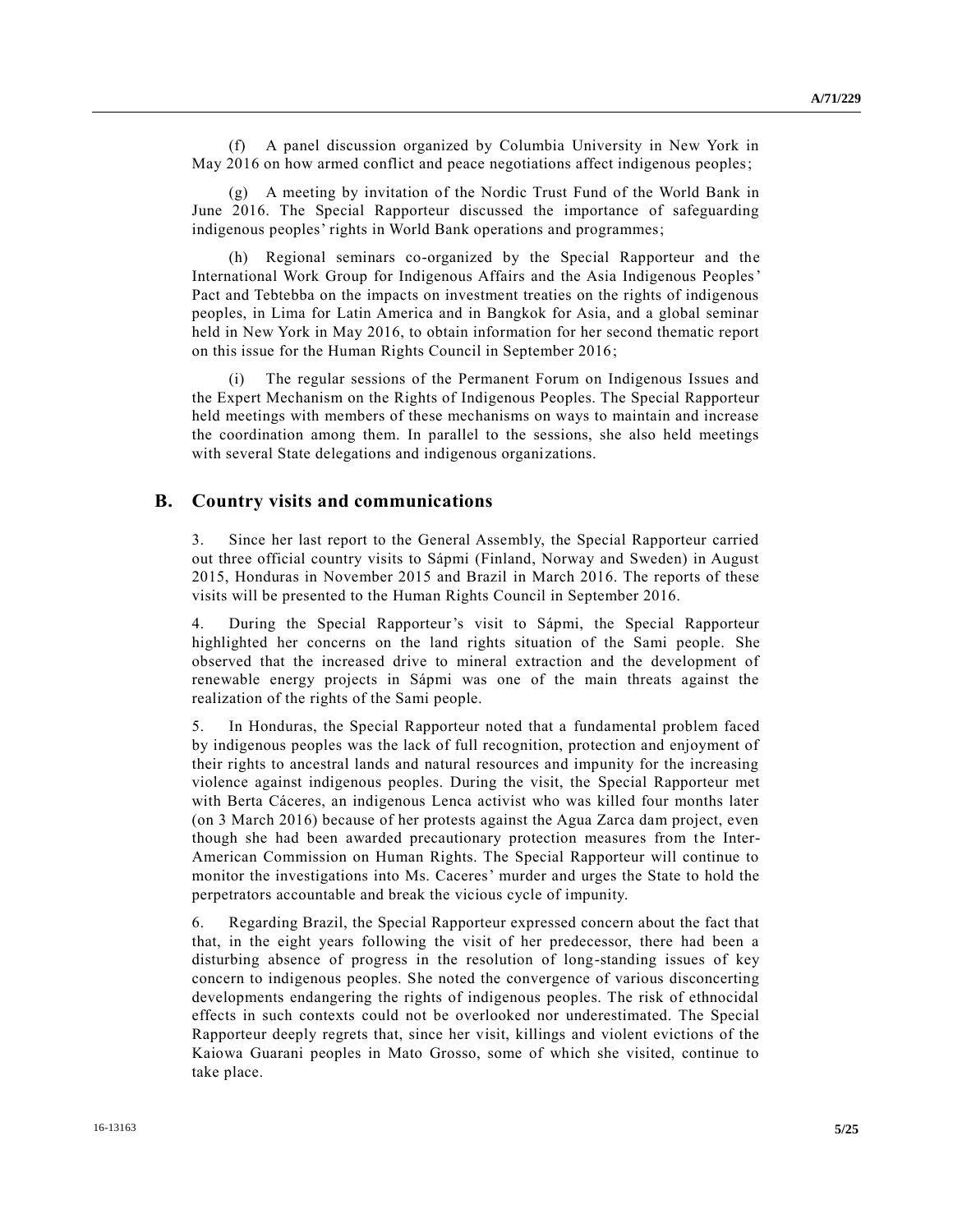7. The Special Rapporteur has continued to send communications, primarily to Governments, on specific cases of violations of the rights of indigenous peoples brought to her attention and encourages Member States to respond to these communications and to engage in a dialogue with her to improve the situation of indigenous peoples.

## **III. Conservation and indigenous peoples' rights**

8. The impact that conservation initiatives have on indigenous peoples has been a constant and recurring theme since the establishment of the mandate of the Special Rapporteur on the rights of indigenous peoples in 2001. The consequences indigenous peoples have faced in the wake of evermore expanding protected areas have been raised by respective special rapporteurs during numerous country visits and communications to governments.

9. The three Special Rapporteurs on the rights of indigenous peoples have, since the creation of the mandate, paid particular attention to the human rights violations that conservation measures have caused indigenous peoples worldwide, notably by the expropriation of land, forced displacement, denial of self-governance, lack of access to livelihoods and loss of culture and spiritual sites, non-recognition of their own authorities and denial of access to justice and reparation, including restitution and compensation.

10. The focus of the present report on terrestrial protected areas and, to a limited extent, on World Heritage sites, is not intended to diminish the onus on the key factors causing displacement of indigenous peoples from their lands and the overall violations of their rights to lands and territories by extractive industries, agribusiness expansion and mega infrastructure development. Previous special rapporteurs have written thematic reports on extractive industries and violations of the right to development of indigenous peoples.

11. While the conservation community is in the process of adopting conservation measures that respect the human rights of indigenous peoples, considerable implementation gaps remain and new threats to human rights-based conservation are emerging. The Special Rapporteur has therefore decided that it is a timely and important moment to explore this topic in further depth. The present report charts legal developments and commitments and measures taken made to advance a human rights-based paradigm in conservation, while also identifying certain key remaining challenges. The report concludes with recommendations on how conservation, in policy and practice, can be developed in a manner which respects indigenous peoples' rights and enhances sustainable conservation.

12. A protected area is a geographically defined area which is designated or regulated and managed to achieve specific conservation objectives.<sup>1</sup> Protected areas consist of many different conservation modalities, among them national parks and forests, wildlife refuges, marine areas, private and non-governmental organization (NGO)-governed preserves, indigenous peoples' protected areas, community lands and other areas where the protection of nature and the practice of sustainable livelihoods foster ecosystem integrity.

<sup>&</sup>lt;sup>1</sup> See Convention on Biological Diversity, art. 2.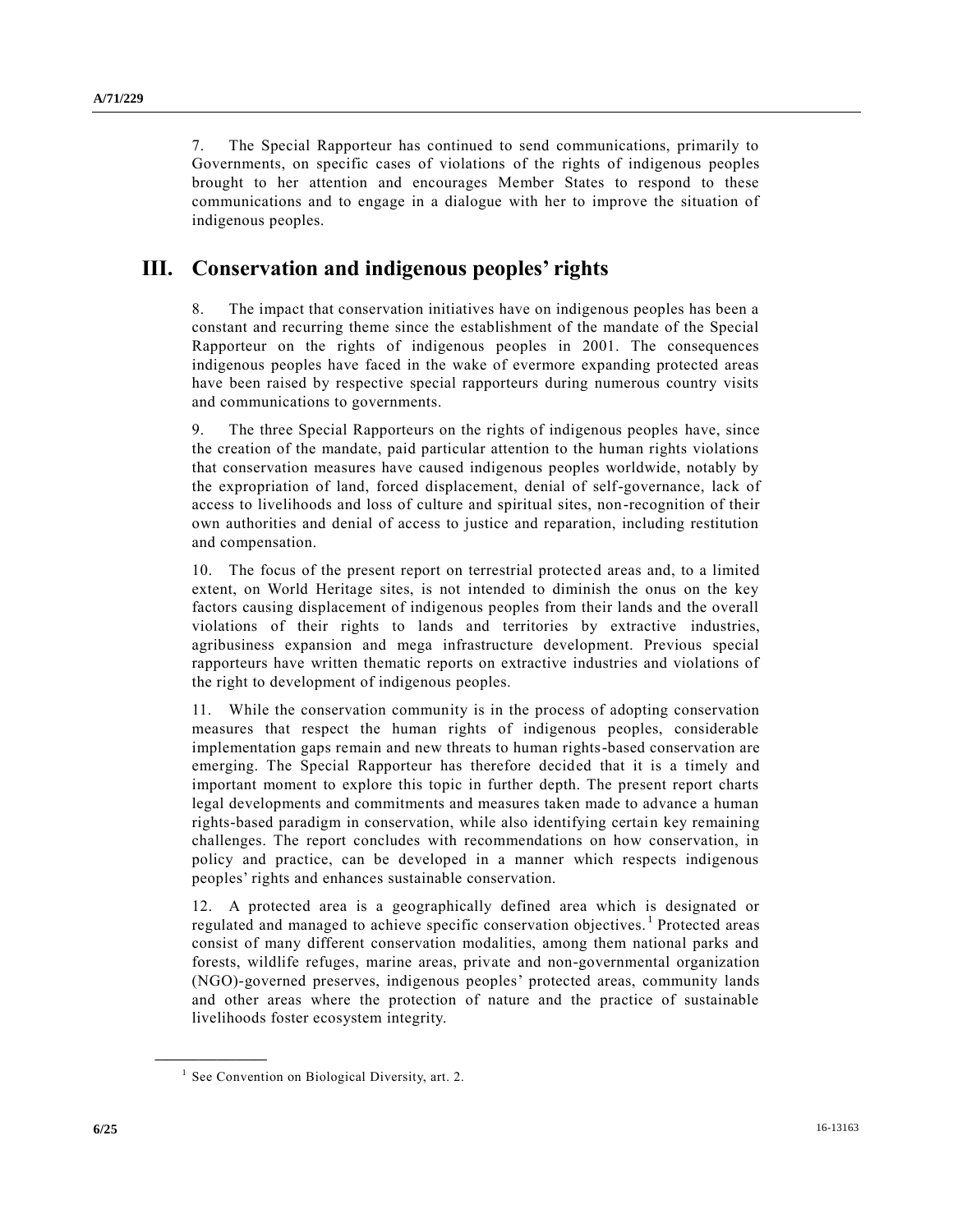13. Protected areas have the potential of safeguarding biodiversity for the benefit of all humanity; however, these have also been associated with human rights violations against indigenous peoples in many parts of the world. For over a century, conservation was carried out with the aim of vacating protected areas of all human presence, leading to cultural destruction and large-scale displacements of indigenous peoples from their ancestral lands in the name of conservation. Past conservation measures caused complex and multiple violations of the collective and individual human rights of indigenous peoples.

14. The expanse of protected areas nearly doubled over a period two decades, from 8.7 million square kilometres in 1980 to 16.1 million square kilometres in 2000.<sup>2</sup> There is significant spatial overlap between the traditional lands of indigenous peoples and areas which retain the highest levels of high-biodiversity. Traditional indigenous territories encompass around 22 per cent of the world 's land surface and they coincide with areas that hold 80 per cent of the planet's biodiversity.<sup>3</sup> It has been estimated that 50 per cent of protected areas worldwide has been established on lands traditionally occupied and used by indigenous peoples and that this proportion is highest in the Americas, where it may exceed 90 per cent in Central America. Bolivia, Brazil, Chile and Colombia, as well as Canada and the United States of America, all have a high percentage of protected areas on indigenous traditional territory. Overlap is also significant in Australia and New Zealand. Most of the protected areas in India, Nepal and the Philippines include the territories of indigenous peoples. Botswana, Cameroon, Kenya, Namibia, South Africa and the United Republic of Tanzania are among the African countries in which large parts of the protected areas are located on indigenous peoples' ancestral domains.<sup>4</sup>

15. Indigenous peoples retain strong spiritual links with the plants, trees and animals on their lands and protecting their lands is a sacred duty. Yet, indigenous peoples may not refer to themselves as conservationists and this has resulted in a considerable lack of acknowledgement within the conservation community of indigenous peoples' contribution to conservation.<sup>5</sup> There is increasing recognition that the ancestral lands of indigenous peoples contain the most intact ecosystems and provide the most effective and sustainable form of conservation.<sup>6</sup> Studies have demonstrated that the territories of indigenous peoples who have been given land rights have been significantly better conserved than the adjacent lands.<sup>7</sup> Yet, to date, the important role played by indigenous peoples as environmental guardians has still failed to gain due recognition. According to the United Nations Environment

<sup>2</sup> Jenny Springer and Fernanda Almeida, "Protected areas and land rights of indigenous peoples and local communities" (Washington, D.C., Rights and Resources Initiative, 2015).

<sup>&</sup>lt;sup>3</sup> Claudia Sobrevila, "The role of indigenous peoples in biodiversity conservation: the natural but often forgotten partners" (Washington, D.C., World Bank, 2008).

<sup>4</sup> Stan Stevens, ed., *Indigenous Peoples, National Parks and Protected Areas: A New Paradigm Linking Conservation, Culture and Rights* (Tucson, Arizona, University of Arizona Press, 2014).

<sup>5</sup> Grazia Borrini-Feyerabend and Rosemary Hill, "Governance for the conservation of nature", in Graeme Worboys and others, eds., *Protected Area Governance and Management* (Canberra, Australia National University Press, 2015).

<sup>6</sup> Stevens, *Indigenous Peoples*; Aili Pyhälä, Ana Osuna Orozco and Simon Counsell, "Protected areas in the Congo Basin, failing both people and biodiversity? " (London, Rainforest Foundation United Kingdom, 2016).

<sup>&</sup>lt;sup>7</sup> Sobrevila, "The role of indigenous peoples"; Pyhälä, Orozco and Counsell, "Protected areas in the Congo Basin".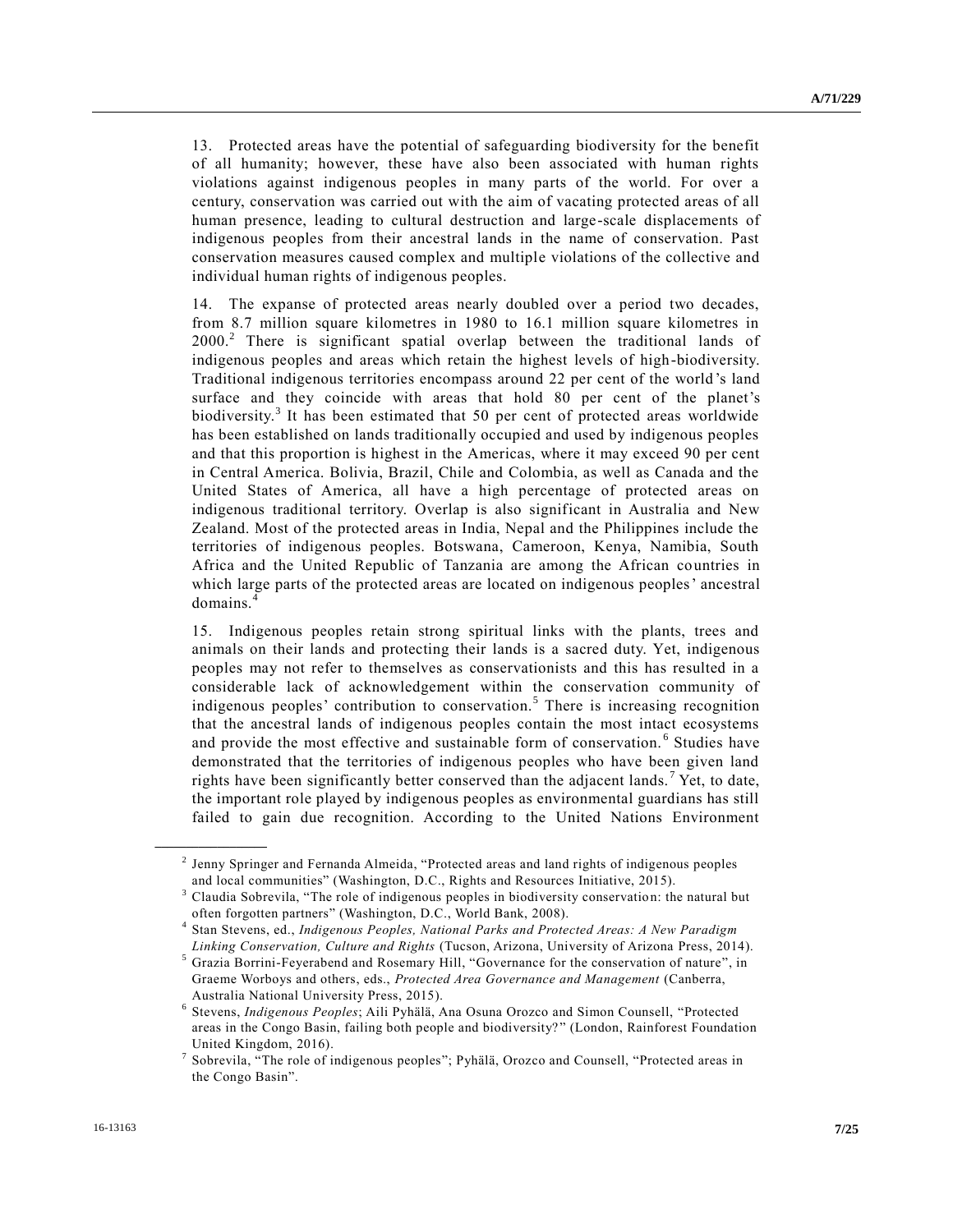Programme World Conservation Monitoring Centre, in 2014, less than 5 per cent of protected areas worldwide were governed by indigenous peoples and local communities.<sup>8</sup>

16. Conservation efforts traditionally were state-centric and based on expropriation of lands subsequently placed under government control. Indigenous peoples were displaced, denied self-governance, deprived of access to natural resources for their livelihood and their traditional and spiritual links to ancestral land were disrupted. Marginalized and impoverished indigenous peoples have continued to struggle for access to their territories and tenure rights, resulting in enduring friction and conflict.

17. From the conservation perspective, the loss of the guardianship of indigenous peoples and the placing of their lands under the control of government authorities who have often lacked the capacity and political will to protect the land effectively, has left such areas exposed to destructive settlement, extractive industries, illegal logging, agribusiness expansion and large-scale infrastructure development. Even where national policies and laws require strict protection for protected areas, in many countries State agencies have still authorized mining, oil and gas extraction, logging, dams and reservoirs, highways and other projects in direct conflict with conservation goals.<sup>9</sup>

18. Mobilization of indigenous peoples' movements has led to advances in international law recognizing their collective right to their traditional lands and growing awareness among conservationists of the important role indigenous peoples play in conserving biodiversity are factors which have led to relatively recent, yet significant, shifts towards greater recognition of indigenous peoples' rights in the context of conservation. Leading conservation organizations have adopted commitments and policies seeking to adopt a "new paradigm" of undertaking conservation, while respecting the rights of indigenous peoples. However, significant gaps remain between these policies and their effective implementation on the ground.

19. Furthermore, among the principal challenges that indigenous peoples continue to face globally are difficulties in gaining legal recognition of collective ownership over their ancestral lands, especially when these have already been declared protected territories. National legislation is often contradictory. Laws pertaining to conservation and forestry are commonly not harmonized with subsequent national legislation and international law asserting the rights of indigenous peoples and the authorities responsible for enforcement of the different laws frequently fail to coordinate.

<sup>8</sup> United Nations Environment Programme, *Protected Planet Report 2014: Tracking Progress Towards Global Targets for Protected Areas* (Cambridge, United Kingdom of Great Britain and Northern Ireland, 2014).

<sup>&</sup>lt;sup>9</sup> Se[e A/HRC/4/32/Add.2](http://undocs.org/A/HRC/4/32/Add.2) and [A/HRC/33/42/Add.2;](http://undocs.org/A/HRC/33/42/Add.2;) see also, Marcus Colchester, *Salvaging Nature: Indigenous Peoples, Protected Areas and Biodiversity Conservation*, United Nations Research Institute for Social Development Discussion Paper, No. 55 (Geneva, United Nations Research Institute for Social Development, 1994).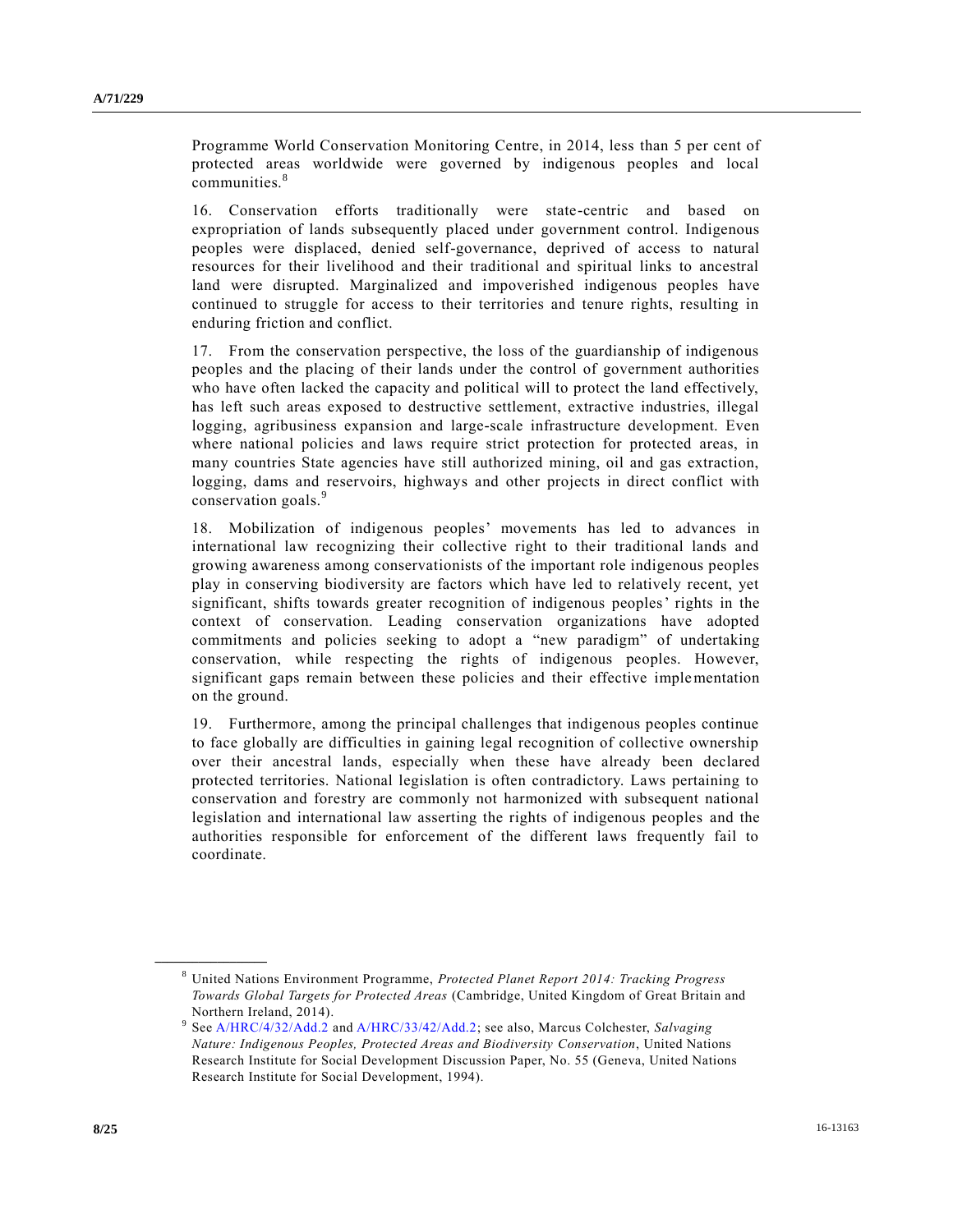# **IV. Human rights legal standards and jurisprudence**

20. The aim of the present section is to chart and affirm the existing legal obligations to guarantee indigenous peoples' rights in the context of conservation. The rights of indigenous peoples stem from various branches of international law and have developed through international human rights law, international labour law and international environment law. International and regional human right jurisprudence have further advanced the application of key indigenous peoples' rights in conservation. Taking stock of the standing in international law of indigenous peoples' rights in relation to conservation thus requires consideration of the interrelatedness of the different rights, notably self-determination, cultural and property rights, and appreciation of the complementarity of international human rights law and international environment law.

21. While human rights-based approaches to conservation have become widely accepted among conservation NGOs, their internal policy documents are at times elusive regarding the specific rights of indigenous peoples. This underlines the importance of reiterating the key applicable legal provisions.

## **A. The right to self-determination and land rights**

22. Self-determination is a right in itself and is also a necessary pre-condition for the fulfilment of other human rights. The right is a fundamental principle in international law and has been interpreted in a variety of legal contexts. Self-determination is considered an overarching right to indigenous peoples because of its cross-cutting nature and because it affirms their right to freely pursue their economic, social and cultural development. It is crucial to the issue of land conservation efforts because of its links with land rights and the right to participate within processes and decisions affecting them, such as the establishment and management of protected areas. The right to self-determination is enshrined within both the International Covenant on Civil and Political Rights (1966, article 1) and the International Covenant on Economic, Social and Cultural Rights (1966, article 1) and is included in the United Nations Declaration on the Rights of Indigenous Peoples (2007, article 3). Human rights treaty bodies, notably the Human Rights Committee, the Committee on Economic, Social and Cultural Rights and the Committee on the Elimination of Racial Discrimination, have all affirmed, in analogous terms, that States must recognize and protect the rights of indigenous peoples to own, develop, control and use their communal lands and to participate in the management and conservation of the associated natural resources.<sup>10</sup> The Committee on Economic, Social and Cultural Rights and the Human Rights Committee have underlined the importance of the provision of land titles on the ancestral lands by linking the right to self-determination with cultural rights (article 27 of the International Covenant on Civil and Political Rights and article 15 of the International Covenant on Economic, Social and Cultural Rights).<sup>11</sup> The Indigenous and Tribal Peoples Convention, 1989 (No. 169) of the International

<sup>&</sup>lt;sup>10</sup> See Committee on the Elimination of Racial Discrimination general recommendation No. 23; concluding observations for Sri Lanka, in [A/56/18,](http://undocs.org/A/56/18) para. 335; see also [CERD/C/DEC/SUR/1;](http://undocs.org/CERD/C/DEC/SUR/1;) [CCPR/C/KEN/CO/3;](http://undocs.org/CCPR/C/KEN/CO/3;) [E/C.12/KHM/CO/1.](http://undocs.org/E/C.12/KHM/CO/1)

<sup>&</sup>lt;sup>11</sup> See Ben Saul, *Indigenous Peoples and Human Rights: International and Regional Jurisprudence* (Portland, Oregon, Hart Publishing, 2016).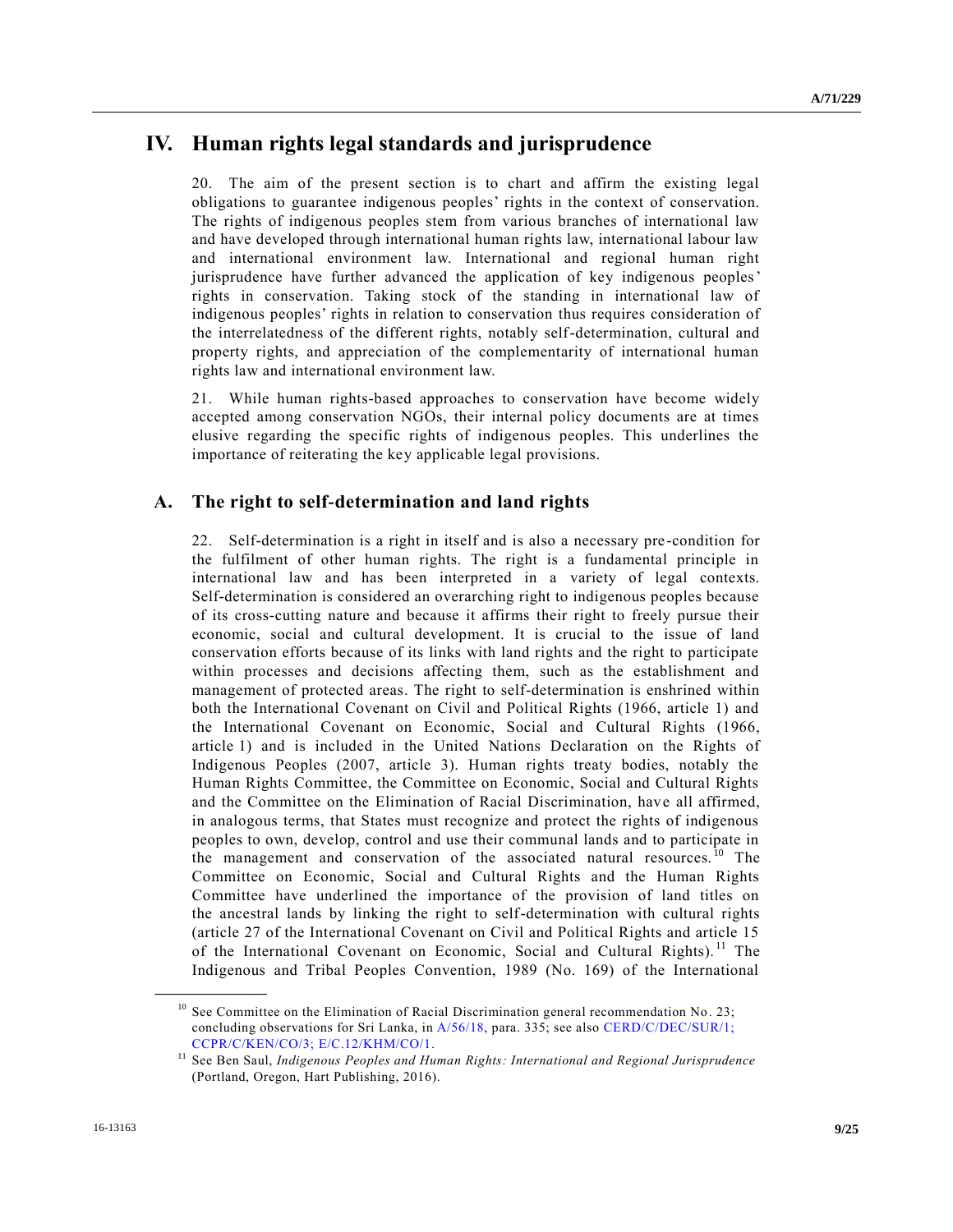Labour Organization (ILO) enshrines land rights for indigenous peoples in articles 14 to 19). The United Nations Declaration on the Rights of Indigenous Peoples, which consolidates the rights of indigenous peoples already recognized in other human rights instruments and through the jurisprudence of the international human rights treaty bodies, affirms the right of indigenous peoples to own and control their lands (articles 25, 26 and 27).

#### **B. Participation and free, prior and informed consent**

23. Respect for the right to participate and to free, prior and informed consent are sine qua non elements of effective advancement of indigenous peoples' rights in practice. ILO Convention No. 169 sets out the duty of States to consult indigenous peoples through appropriate procedures and in particular through their representative institutions, whenever consideration is being given to legislative or administrative measures which may affect them directly (article 6). Human rights treaty bodies have consistently affirmed the principle of free, prior and informed consent of indigenous peoples in matters relating to their rights and interests and specifically in relation to their ancestral lands  $12$  and conservation.<sup>13</sup>

24. The Declaration on the Rights of Indigenous Peoples makes specific reference to conservation in article 29, which states that indigenous peoples have the right to the conservation and protection of the environment and the productive capacity of their lands or territories and resources and that States shall establish and implement assistance programmes for indigenous peoples for such conservation and protection, without discrimination. The Declaration furthermore states that indigenous peoples have the right to determine and develop priorities and strategies for the development or use of their lands or territories and other resources and that States shall consult and cooperate in good faith with the indigenous peoples concerned through their own representative institutions in order to obtain their free and informed consent prior to the approval of any project affecting their lands or territories and other resources, particularly in connection with the development, utilization or exploitation of mineral, water or other resources (article 32).

### **C. Forced displacement and the right to reparation, including restitution**

25. Article 12(1) of the International Covenant on Civil and Political Rights establishes the right to liberty of movement and freedom to choose one 's residence. This provision includes protection against all forms of forced internal displacement.<sup>14</sup> Persons whose rights or freedoms under the Covenant are violated shall have an effective remedy, as set out in article  $2(3)$ . In relation to forced evictions, the Committee on Economic and Social and Cultural Rights has affirmed that States must refrain from forced evictions and ensure that the law is enforced against its agents or third parties who carry out forced evictions. <sup>15</sup> The Guiding

<sup>&</sup>lt;sup>12</sup> Human Rights Committee, *Ángela Poma Poma v. Peru*, communication No. 1457/2006;

Committee on the Elimination of Racial Discrimination, general recommendation No. 23.

<sup>&</sup>lt;sup>13</sup> See [E/C.12/TZA/CO/1-3;](http://undocs.org/E/C.12/TZA/CO/1) see also [CCPR/C/KEN/CO/3.](http://undocs.org/CCPR/C/KEN/CO/3)

<sup>14</sup> See [CCPR/C/21/Rev.1/Add.9,](http://undocs.org/CCPR/C/21/Rev.1/Add.9) para. 7.

<sup>&</sup>lt;sup>15</sup> Committee on Economic, Social and Cultural Rights, general comment No. 7, para. 8.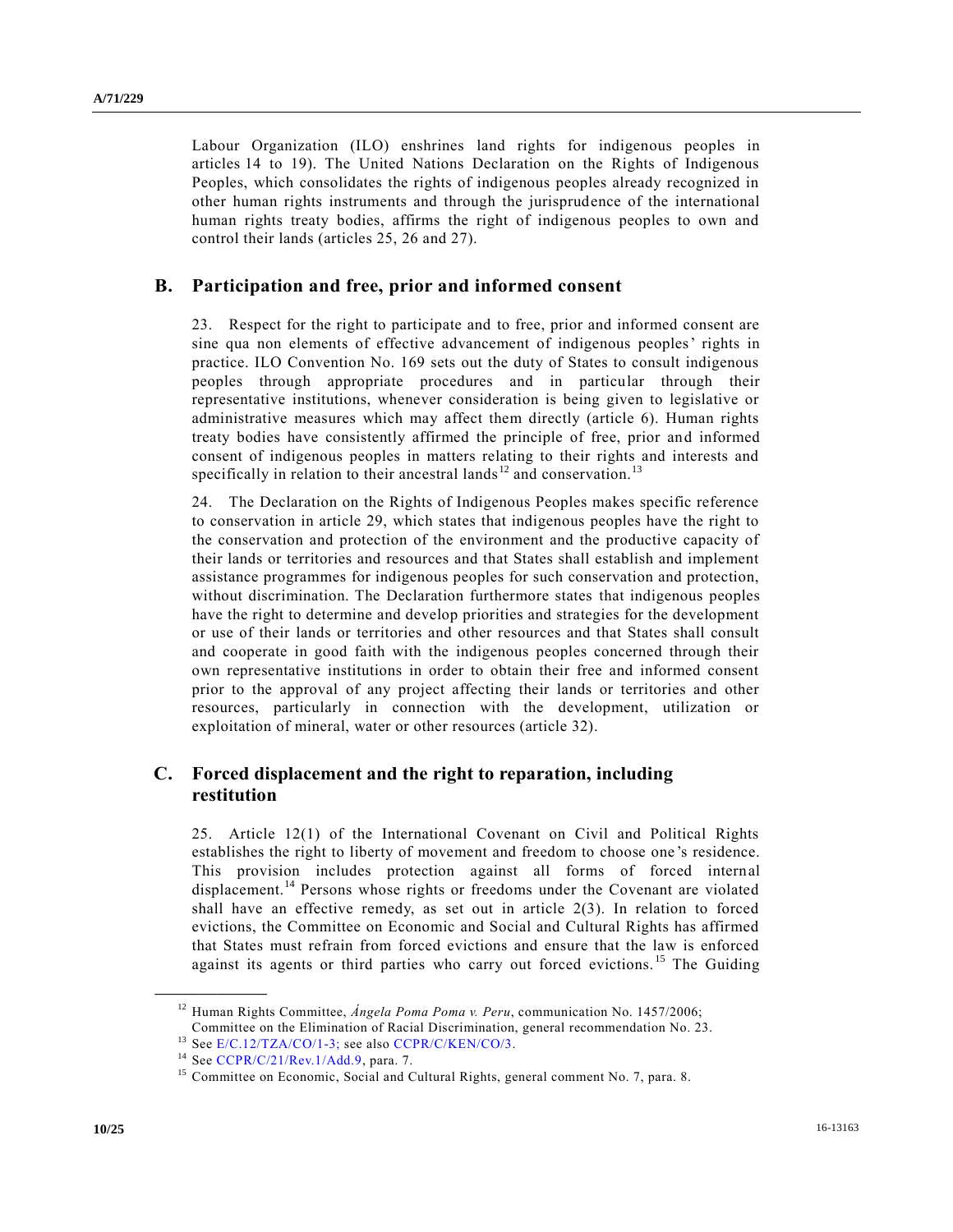Principles on Internal Displacement emphasize that States are under a particular obligation to protect against the displacement of indigenous peoples and other groups with a special dependency on and attachment to their lands (principle 9). Due to the special relationship that indigenous peoples have with their land and the profound impact forced displacement has on their survival, human rights treaty bodies have consistently expressed concerns over the forcible displacement of indigenous peoples and urged States to provide reparation, with emphasis on the obligation to provide restitution of their original lands.<sup>16</sup> Reparation measures should be provided in accordance with international standards and, where appropriate, should entail elements of restitution, compensation, rehabilitation, satisfaction and guarantees of non-recurrence.<sup>17</sup>

26. ILO Convention No. 169 (article 16) and the Declaration on the Rights on Indigenous Peoples (article 10) stipulate that indigenous peoples shall not be forcibly removed from their lands unless they have provided their free, prior and informed consent. Should such violations have occurred, they have the right to fair reparation including restitution and compensation and, where possible, the option of returning to their lands. Article 28 of the Declaration furthermore stresses the right of indigenous peoples to redress, by means that can include restitution or, when this is not possible, just, fair and equitable compensation, for the lands, territories and resources which they have traditionally owned or otherwise occupied or used, and which have been confiscated, taken, occupied, used or damaged without their free, prior and informed consent. Unless otherwise freely agreed upon by the peoples concerned, compensation shall take the form of lands, territories and resources equal in quality, size and legal status or of monetary compensation or other appropriate redress.

#### **D. Regional human rights systems**

27. The Inter-American Commission on Human Rights and the Inter-American Court of Human Rights, with particular reference to property rights (article 21) of the American Convention on Human Rights, have provided key jurisprudence on the rights of indigenous peoples to communal lands, including in the context of protected areas. The *Awas Tingni v. Nicaragua* case decided by the Inter-American Court of Human Rights in 2001 set an important precedent as it was the first binding judgment, confirming that indigenous communal land rights arise by virtue of traditional occupation despite the lack of official legal title. <sup>18</sup> The Court has furthermore held that indigenous peoples maintain their property rights even when they have been forced to leave or have otherwise lost possession of their traditional lands, including where their lands have been expropriated or transferred to third parties, unless this was done consensually and in good faith.<sup>19</sup>

<sup>&</sup>lt;sup>16</sup> See Committee on the Elimination of Racial Discrimination, general recommendation No. 23; see also [CERD/C/BWA/CO/16](http://undocs.org/CERD/C/BWA/CO/16) and [CERD/C/NAM/CO/12,](http://undocs.org/CERD/C/NAM/CO/12) discussed in Fergus MacKay, "Addressing past wrongs: indigenous peoples and protected areas — the right to restitution of lands and resources", Forest Peoples Programme Occasional Paper, 2002.

<sup>&</sup>lt;sup>17</sup> See General Assembly resolution 60/147, see also [CCPR/C/21/Rev.1/Add.](http://undocs.org/CCPR/C/21/Rev.1/Add) 13, 2004, para.16.

<sup>18</sup> Inter-American Court on Human Rights, *Mayagna (Sumo) Awas Tingni Community v. Nicaragua*, Judgment, 31 August 2001, ser. C, No. 79.

<sup>19</sup> Inter-American Court on Human Rights, *Yakye Axa Indigenous Community v. Paraguay*, Judgment, 17 June 2005, ser. C, No. 125; *Sawhoyamaxa Indigenous Community v. Paraguay*. Judgment of 29 March 2006. Series C No. 146.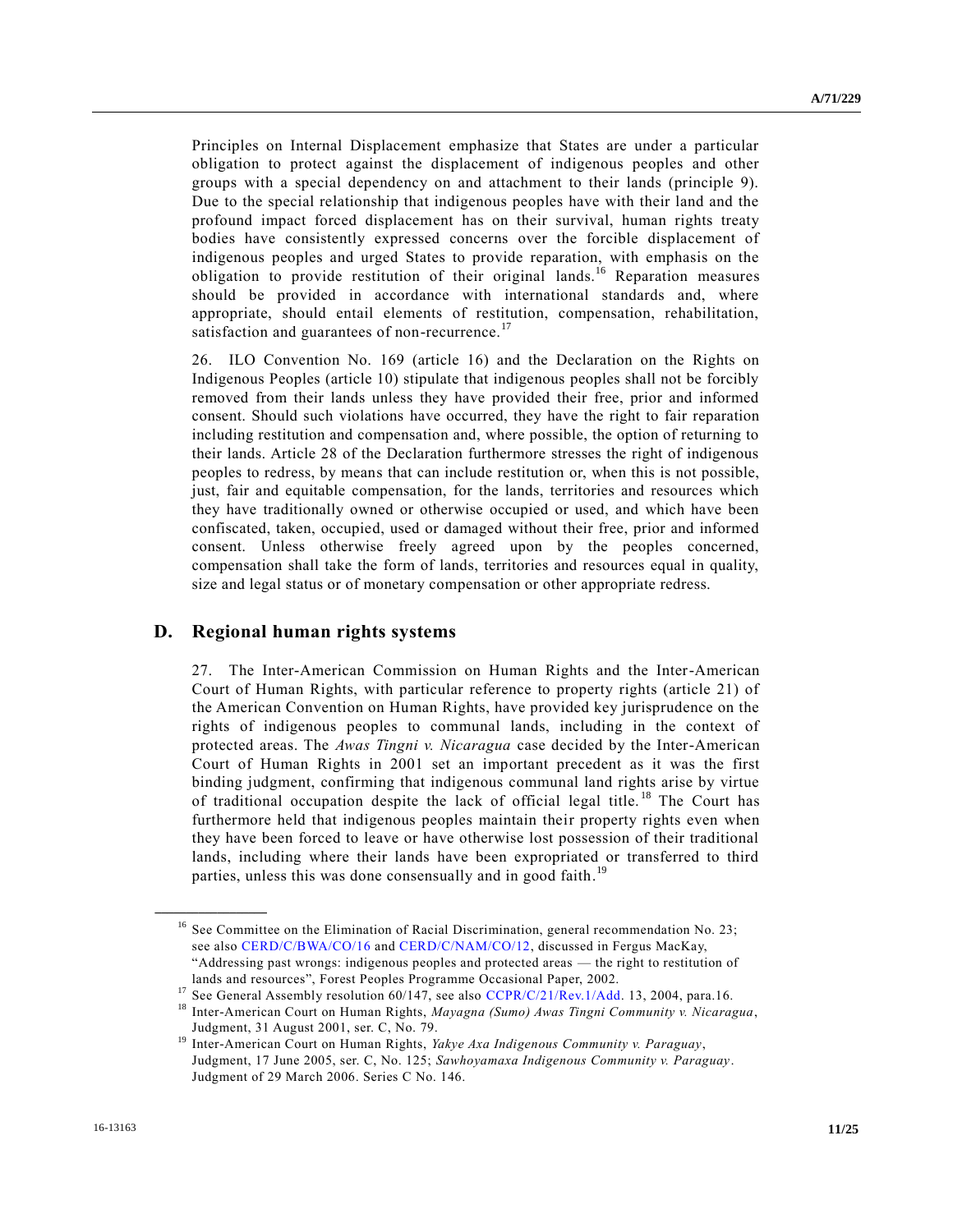28. Of particular importance to the rights of indigenous peoples in the context of conservation is the judgment of the Court in the *Kaliña and Lokono Peoples v. Suriname case* in November 2015, relating to three nature reserves established on their ancestral territory which partly prevented their access.<sup>20</sup> The judgment ordered the State to implement a series of guarantees of non-repetition, including the legal recognition of territorial and other rights of all indigenous and tribal peoples in Suriname. The Court furthermore concluded that respect for the rights of indigenous peoples may have a positive impact on environmental conservation and therefore the rights of indigenous peoples and international environmental laws should be seen as complementary rather than exclusionary rights. In February 2015, the Special Rapporteur acted as an expert witness in the case and emphasized indigenous peoples' right to effective participation in conservation management and their right to restitution for lands incorporated into protected areas without their consent. She underlined three basic principles in relation to protected areas, as follows: first, that States must recognize and protect the rights of indigenous peoples to own, develop, control and use their communal lands, territories and resources; second, that decision-making in relation to all aspects of protected areas must take place with indigenous peoples' effective participation and consent where any restrictions on their rights may be proposed; and third, that indigenous peoples have a right to restitution and other forms of redress where their lands have been incorporated into protected areas without their consent. <sup>21</sup>

29. In the African human rights system, the African Commission on Human and People's Rights held in the case of *Endorois Welfare Council v. Kenya*<sup>22</sup> that the rights of the Endorois had been violated when they were denied access to their traditional lands after the lands were turned into a game reserve in 1973. The Commission found that the Kenyan State was obliged to recognize the communal land rights of the Endorois indigenous peoples and provide compensation and restitution by returning the lands or by providing alternative lands of equal extent and quality in agreement with the indigenous community. Importantly, the Commission found that, although their land had become a game reserve, the Endorois were its ancestral guardians and thus best equipped to maintain its delicate ecosystem and that their alienation from their land threatened their cultural survival and thus the encroachment was not proportionate to the public need.

<sup>20</sup> Inter-American Court on Human Rights, *Kaliña and Lokono Peoples v. Suriname*, Judgment, 25 November 2015, ser. C, No. 309. The Court found Suriname responsible for violations of the right to recognition of juridical personality (article 3 of the American Convention on Human Rights); the right to collective property and political rights (articles 21 and 23 of the American Convention); and the right to judicial protection (article 25 of the American Convention).

<sup>&</sup>lt;sup>21</sup> Expert testimony of the Special Rapporteur on the Rights of Indigenous Peoples, Victoria Tauli-Corpuz, before the Inter-American Court on Human Rights on the case of *Kaliña and Lokono Peoples v. Suriname*, on 3 February 2015, available from http://unsr.vtaulicorpuz.org/site/ index.php/en/press-releases/58-unsrip-conservation-policies.

<sup>&</sup>lt;sup>22</sup> African Commission on Human and People's Rights, *Centre for Minority Rights Development (Kenya) and Minority Rights Group International on behalf of Endorois Welfare Council v. Kenya*, communication No. 276/2003, 25 November 2009. The Commission found violations of the right to property (article 14 of the African Charter on Human and People's Rights), the right as peoples to freely dispose of its wealth and natural resources (article 21 of the African Charter) and the right to development (article 22 of the African Charter).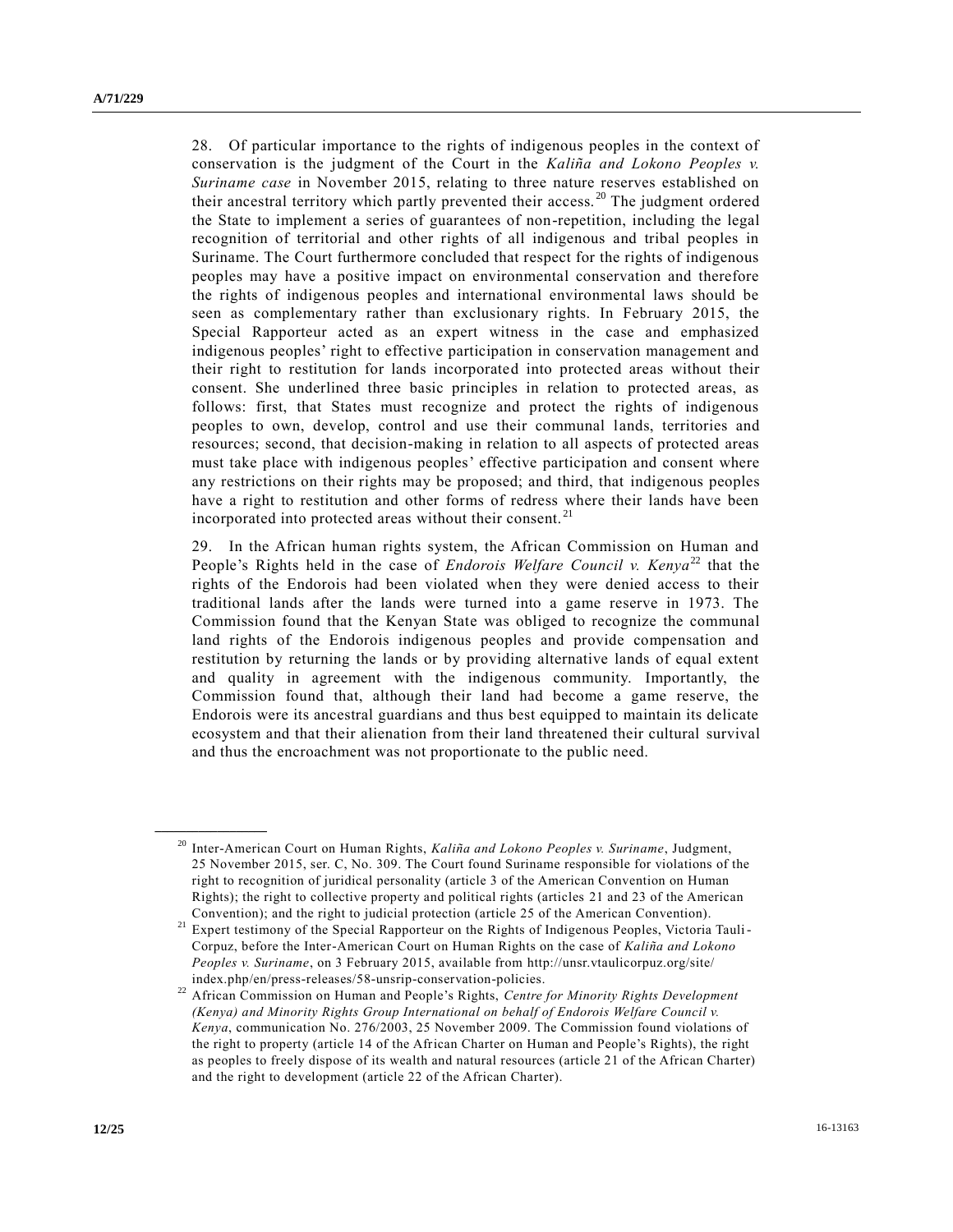### **E. Convention on Biological Diversity**

30. The Convention on Biological Diversity was adopted in 1992 and, as at 5 July 2016, had gained the widespread support of 196 Parties.<sup>23</sup> The treaty refers to indigenous peoples' knowledge, innovations and practices for the conservation and customary use of biological diversity. Article 8 (j) of the Convention commits States parties to respect and maintain the knowledge, innovations and practices of indigenous and local communities which are relevant for conservation and sustainable use of biological diversity. The Convention, however, fails to contain explicit recognition of the human rights of indigenous peoples.

31. Protected areas are among the cross-cutting issues addressed under the Convention on Biological Diversity. In 2004, the seventh meeting of the Conference of the Parties to the Convention adopted a programme of work on protected areas. It states that the establishment, management and monitoring of protected areas should take place with the full and effective participation of, and full respect for the rights of, indigenous peoples consistent with national law and applicable international obligations. In the programme of work, parties are requested to ensure that any resettlement of indigenous communities as a consequence of the establishment or management of protected areas will only take place with their prior informed consent that may be given according to national legislation and applicable international obligations.<sup>24</sup> In 2014, the Conference of the Parties adopted a decision which highlighted the requirement that protected areas and management regimes must be consensual and participatory if indigenous peoples' rights are to be respected. It also recognized the contribution of indigenous peoples' own conservation initiatives within their territories to the effective conservation of important biodiversity sites.<sup>25</sup>

32. In view of the targets set by the parties to the Convention to expand protected area coverage to at least 17 per cent of terrestrial and inland water areas and 10 per cent of coastal and marine areas by 2020, the Special Rapporteur stresses that States and conservation organizations need to implement measures to recognize the rights of indigenous peoples as a matter of priority. <sup>26</sup>

# **V. Initial conservation practices and their consequences**

33. Conservation protected areas were initially established through the expropriation of the lands and territories of indigenous peoples and local communities. Colonial and post-colonial administrations around the world claimed common land for the State, without regard for the existing rights of traditional ownership and use under customary tenure. Such expropriated land was then allocated to new owners for new uses, such as settlement, exploitation, and conservation. In establishing the first "modern" protected areas in 1872 (Yellowstone National Park), and in 1890 (Yosemite National Park), the Government of the United States of America violently expelled the Native

<sup>&</sup>lt;sup>23</sup> The relevant provisions are articles 8(j), 10(c), 17.2 and 18.4.<br><sup>24</sup> See UNED/CRD/COP/DEC/VII/28

See [UNEP/CBD/COP/DEC/VII/28.](http://undocs.org/UNEP/CBD/COP/DEC/VII/28)

<sup>&</sup>lt;sup>25</sup> See [UNEP/CBD/COP/DEC/XII/12.](http://undocs.org/UNEP/CBD/COP/DEC/XII/12)

<sup>&</sup>lt;sup>26</sup> See the Strategic Plan for Biodiversity 2011-2020, Aichi Biodiversity Target 11. See [UNEP/CBD/COP/10/INF/12/Rev.1.](http://undocs.org/UNEP/CBD/COP/10/INF/12/Rev.1)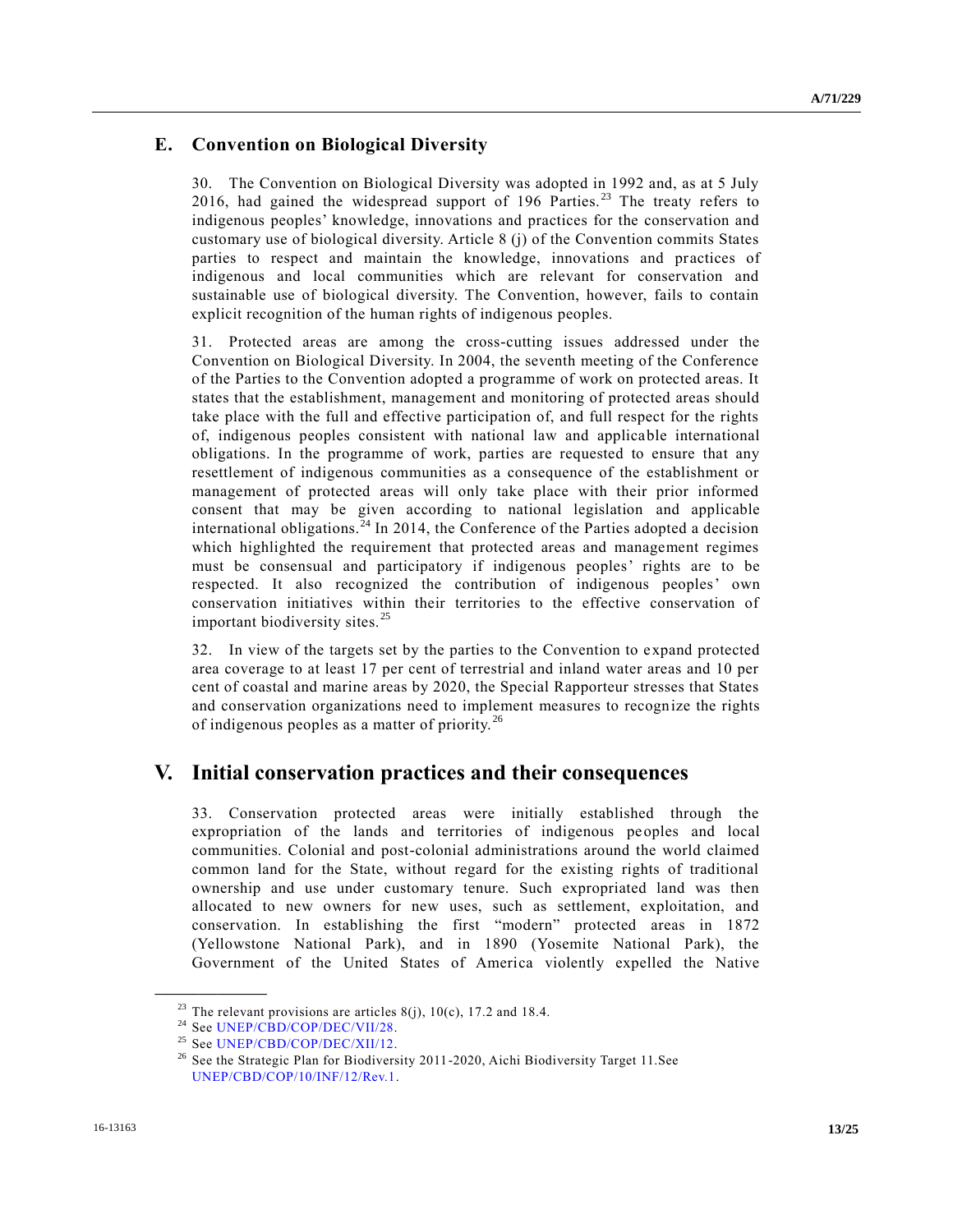Americans who lived in and depended on the natural resources in those areas. This approach was influenced both by the perception of parks as pristine "wildernesses," devoid of human occupation and use, and by the interests of lobbies wanting to develop parks for tourism. Native peoples were seen as incompatible with those interests.<sup>27</sup>

34. Such protected areas were based on the following assumptions: protected areas should be created and governed by States; the goal of protected areas should be strict nature preservation with emphasis on biodiversity conservation and protected area management required protected areas to be uninhabited and without human use of natural resources. In its worst forms, coercive force was considered legally and morally justified to remove resident peoples and protect biodiversity.<sup>28</sup>

35. The exclusionary "fortress" approach to protected-area management spread across North America, to Africa, Australia, New Zealand, the Russian Federation and to parts of Asia and Latin America. It remained the dominant model of protected-area management for more than a century and its State-centric legacy still has significant impact on today's conservation efforts. Although a full accounting will never be possible, owing to lack of accurate records, there is abundant evidence that large numbers of indigenous persons were dispossessed. Estimates of the number that may have been displaced worldwide run into the millions.<sup>29</sup>

36. From the perspective of indigenous peoples, the creation of protected areas was perceived as colonialist, as the consequences for indigenous peoples who experienced them spelled subjugation and the loss of lands, autonomy and selfgovernance, livelihood resources as well as the rupture of cultural and spiritual links. Protected areas under State control imposed new laws and forms of control by Government institutions. In this sense, protected areas were seen as a vehicle for coercive assimilation by indigenous peoples. <sup>30</sup> Many of the egregious human rights violations against indigenous peoples which took place in the name of conservation occurred before the 1980s, such as forced displacement following the creation of African game parks. In many countries the ongoing legacy of these violations continues to affect their exercise of their rights.

37. New approaches to conservation have emerged during the past two decades. Indigenous peoples mobilized and started to pursue their customary land rights with the support of evolving international legal standards in favour of their rights in the 1970s and 1980s. States, in turn, began reforms to legally recognize some of these rights, notably in South America. In Colombia (1991) and in Brazil (1998) indigenous land rights became constitutionally entrenched. Protected-areas policies were gradually changed towards recognition of indigenous land rights in Australia, Canada and New Zealand.<sup>31</sup> Since the mid-1990s, the Australian Government has

 $27$  Springer and Almeida, "Protected areas and land rights" (see footnote 2).

<sup>28</sup> Stevens, *Indigenous Peoples* (see footnote 4).

<sup>&</sup>lt;sup>29</sup> Daniel Brockington and James Igoe, "Eviction for conservation: a global overview", *Conservation and Society*, vol. 4, No. 3 (2006); Mark Dowie*, Conservation Refugees: The Hundred-Year Conflict between Global Conservation and Native Peoples*, (Cambridge, Massachusetts, Massachusetts Institute of Technology Press, 2009).

<sup>30</sup> Stevens, *Indigenous Peoples*.

<sup>&</sup>lt;sup>31</sup> Springer and Almeida, "Protected areas and land rights".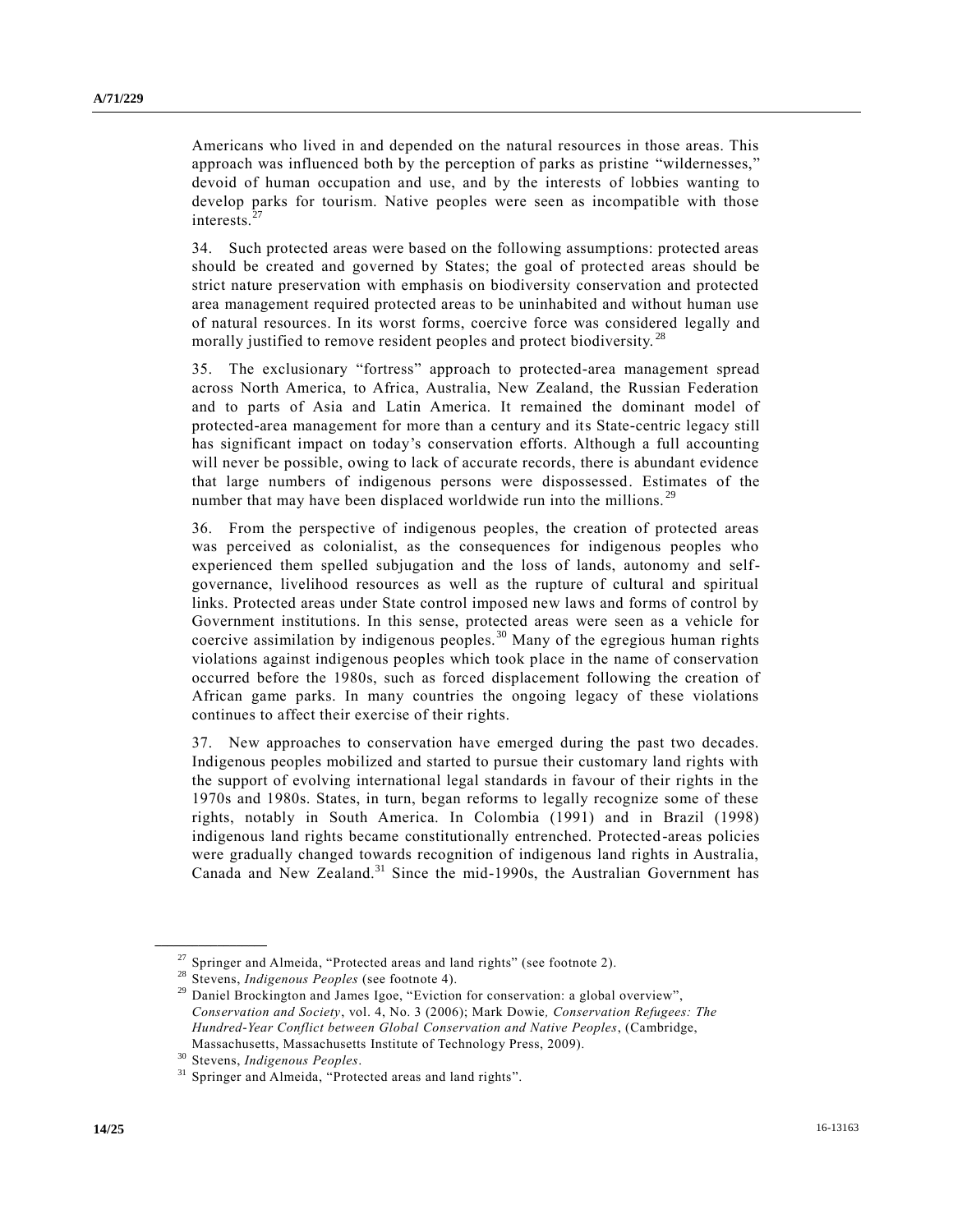provided native title for indigenous peoples and supported co-management or their own management of protected areas.<sup>3</sup>

38. Protected areas in countries which have failed to undertake legal reforms a nd recognition of collective land rights for indigenous peoples have been marred by the highest and most persistent incidence of human rights violations against indigenous peoples. Furthermore, conservation efforts in countries where indigenous peoples remain marginalized have had the least sustainable and successful outcomes, which has prompted scrutiny of international conservation policies. Despite the fact that conservation is gradually embracing a human rights-based approach, significant challenges remain in ensuring its effective implementation.

## **VI. Paradigm shift since 2003**

39. At the global level, protected-areas policy is shaped by the International Union for Conservation of Nature (IUCN). A membership organization, as at April 2016, IUCN had 1,351 members, including 89 States, 128 government agencies, 48 affiliates, 112 international NGOs, and 974 national NGOs. The latter two categories include 12 indigenous peoples' organizations. Every four years, IUCN members meet at the World Conservation Congress, where resolutions are adopted on conservation policies, and every ten years a World Parks Congress is held to deliberate on global commitments related to protected areas. World Parks Congresses constitute the most important global forums for setting international standards and guidelines for protected areas. At the Congress held in Durban in 2003, the world's leading conservationists announced a "new paradigm" for protected areas which would respect the rights of indigenous peoples and local communities. This important shift in the approach to conservation was adopted in response to growing public opinion that conventional protected area models wrongly excluded or marginalized indigenous peoples and local communities from their governance and management.<sup>33</sup>

40. To implement this new vision for conservation, the Durban Accord and Action Plan were adopted. $34$  Noting that the costs of the global protected area system had been inequitably borne by local communities, the Action Plan explicitly recognized the rights of indigenous peoples in relation to natural resources and biodiversity conservation and that the protected area system must take full account of the rights, interests and aspirations of indigenous peoples, as well as of their desire to have their lands, territories and resources secured and protected for their own social and cultural survival.

41. The Accord called upon the Conference of the Parties to the Convention on Biological Diversity to ensure that indigenous peoples and local communities fully participate in the establishment and management of protected areas and that mechanisms be put in place to guarantee that they share the benefits from these

<sup>&</sup>lt;sup>32</sup> Toni Bauman and Dermot Smyth, "Indigenous partnerships in protected area management in Australia: three case studies" (Australian Institute of Aboriginal and Torres Strait Islander Studies and The Australian Collaboration, 2007).

<sup>33</sup> Conservation Initiative on Human Rights, "Human rights in conservation: progress since Durban", White Paper, November 2014.

<sup>34</sup> See https://cmsdata.iucn.org/downloads/durbanaccorden.pdf and https://cmsdata.iucn.org/ downloads/durbanactionen.pdf.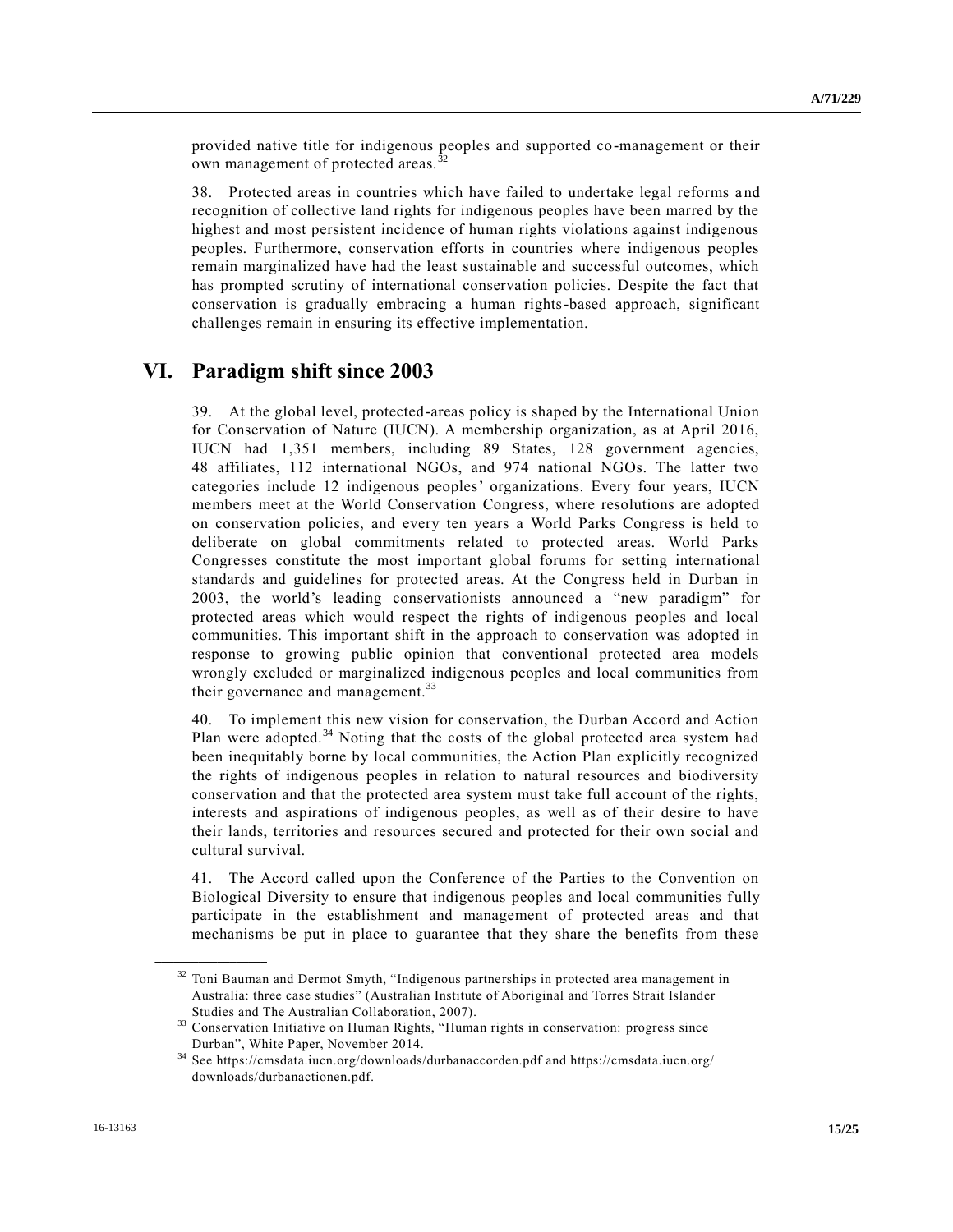areas. Likewise, protected area authorities were encouraged to promote the conditions and ensure the means for the effective engagement of indigenous peoples, local communities and other local stakeholders in conservation. The Action Plan relating to the recognition and guaranteeing of indigenous peoples' rights set out three major targets:

- All existing and future protected areas shall be managed and established in full compliance with the rights of indigenous peoples, mobile peoples and local communities
- Protected areas shall have representatives chosen by indigenous peoples and local communities in their management proportionate to their rights and interests
- Participatory mechanisms for the restitution of indigenous peoples' traditional lands and territories that were incorporated in protected areas without their free and informed consent shall be established and implemented by 2010.

42. Regretfully, these three Durban Action Plan targets are still far from being achieved. However, a number of steps have been taken by the IUCN community towards their achievement and new resolutions have been adopted by the World Conservation Congress, including the endorsement of the United Nations Declaration on the Rights of Indigenous People in resolution 4.052 (2008), calling upon all IUCN members to apply it in their respective activities. At the World Parks Congress held in Sydney, Australia, in 2014, IUCN members reiterated in the "Promise of Sydney Vision" their commitment to working in partnership with indigenous peoples, recognizing their long traditions and knowledge and collective rights to land, water, natural resource and culture.

43. Considerable critique has nevertheless been raised that effective implementation of the new paradigm has been lagging and that new policies have been slow in transferring from paper to practice.<sup>35</sup> Leading conservation organizations have recognized their lack of progress. In 2009, IUCN and seven other international conservation NGOs launched the Conservation Initiative on Human Rights, with the aim of improving conservation policy and practice by promoting respect for human rights.<sup>36</sup> The conservation organizations that are members of the Initiative have all committed to four basic principles to guide integration of human rights in each organization's policies and practices, including a commitment not to contribute to infringements of human rights. $37$ 

44. In preparing the present report, the Special Rapporteur organized a consultation and invited the Conservation Initiative organizations to share information on their progress in advancing respect for indigenous peoples' rights. The responses showed overall positive developments and a strong awareness of the importance of building partnerships with indigenous peoples based on explicit

<sup>&</sup>lt;sup>35</sup> Forest Peoples Programme, "Conservation and indigenous peoples: assessing the progress since Durban", 2008; Janis Bristol Alcorn and Antoinette G. Royo, "Conservation's engagement with human rights: traction, slippage or avoidance?", *Policy Matters*, No. 15 (July 2007).

<sup>&</sup>lt;sup>36</sup> The Conservation Initiative on Human Rights is a consortium consisting of Birdlife International, Conservation International, Fauna and Flora International, International Union for Conservation of Nature, The Nature Conservancy, Wetlands International, Wildlife Conservation Society and World Wildlife Fund.

 $37$  Conservation Initiative, "Human rights in conservation" (see footnote 33).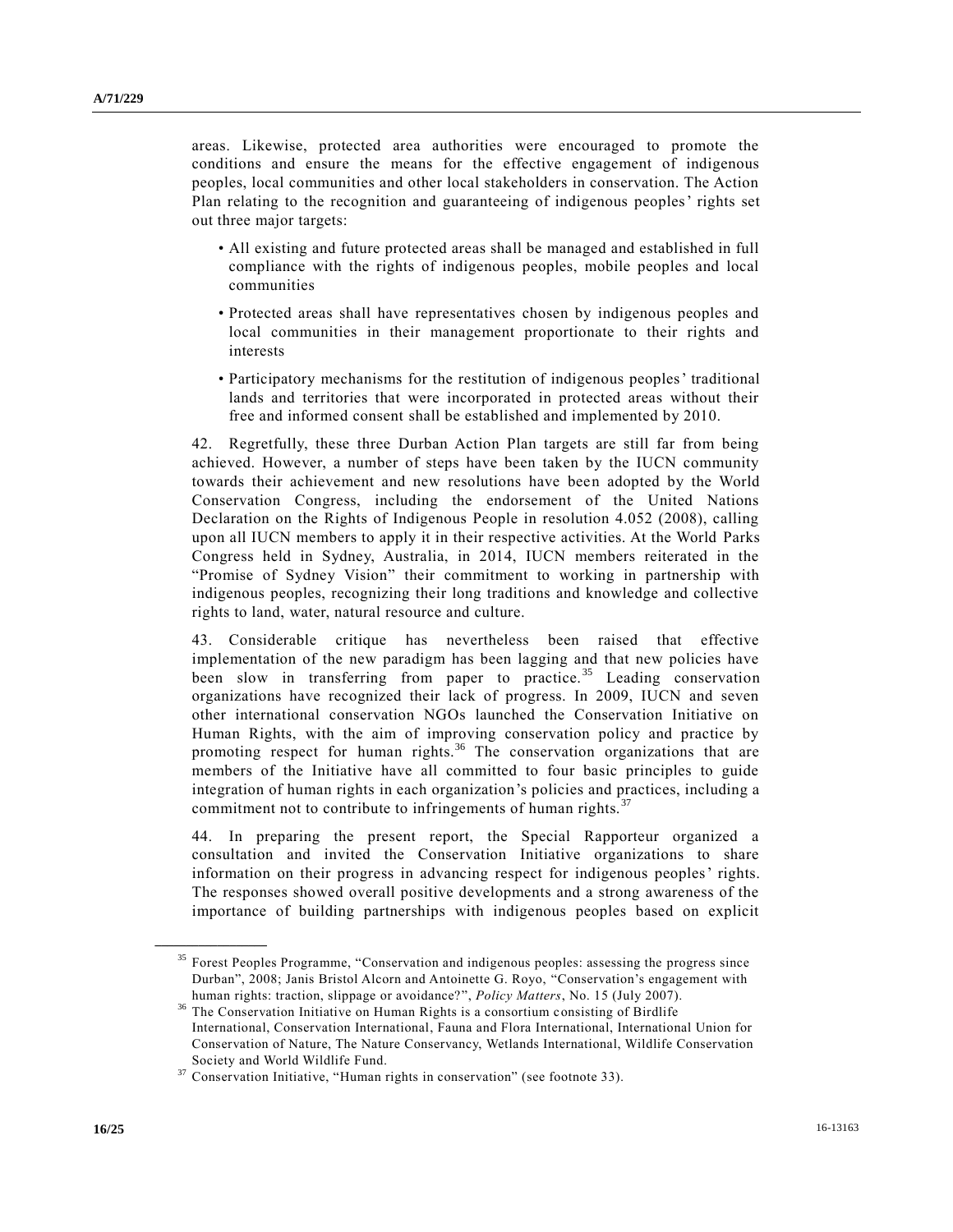recognition of, and respect for, their rights. As stated by Conservation International, "stewards of some of the most biodiverse places on Earth, indigenous peoples play a unique and invaluable role in conserving nature's vital resources and they often draw on their own traditional knowledge to design management practices that are best suited for their lands".<sup>38</sup> The Special Rapporteur also held consultations with indigenous peoples on the theme.

45. IUCN has, through its World Conservation Congress, adopted numerous resolutions affirming indigenous peoples' rights; however, each individual IUCN member organization designs and implements their own internal policies and guidelines. The majority of the large conservation organizations have adopted specific policies on indigenous peoples' rights, and several have developed specific guidelines on how to implement free, prior and informed consent in their projects. The World Wide Fund for Nature (WWF) was the first international conservation organization to adopt principles on indigenous peoples' rights, already in 1996.

46. Most conservation organizations recognize that additional resources are needed for the dissemination of policies and for training of staff at the national level in order to advance the practical application of policies and guidelines on indigenous peoples' rights. Furthermore, monitoring of compliance and progress in advancing indigenous peoples' rights in practice still remains sorely lacking in many conservation organizations. Without such indicators, assessments of progress cannot be properly undertaken and transparency regarding how indigenous peoples' rights are promoted in practice will remain deficient.

47. Among the key challenges reported by conservation organizations in advancing in implementation at the national level are non-conducive political and legal settings in which indigenous peoples are not recognized. However, given the powerful position of conservation organizations vis-à-vis authorities in developing countries with weak rule of law, they should use their leverage better and more affirmatively in order to influence national authorities and advocate for legislative reform, the application of free, prior and informed consent and the restitution of ancestral lands of indigenous peoples. As indigenous rights to customary lands, territories and natural resources have yet to be effectively recognized in numerous countries, conservation organizations can play a key role in supporting indigenous peoples in such endeavours and encourage dialogue with authorities to this end. It is thus a positive development that several conservation organizations indicate that they are undertaking such efforts in numerous countries. The Special Rapporteur, however, urges that such engagement be significantly expanded to support legal and policy shifts in countries which still fail to recognize indigenous peoples' rights.

48. Examples of best practice reported include the mapping exercise facilitated by IUCN in Central America, which identified that the bulk of remaining forests and marine resources are within or bordering indigenous traditional lands. According to IUCN, the initiative provided a clear indication of the value and importance of supporting indigenous rights and tenure to meet conservation goals. WWF Indonesia states that, over the past five years, it has moved from including work with indigenous peoples under conservation targets to making it a specific target in itself, notably through working directly with indigenous peoples to document and integrate their territories in government plans, with a view to building stronger recognition of

<sup>&</sup>lt;sup>38</sup> Conservation International submission to the Special Rapporteur, 3 May 2016.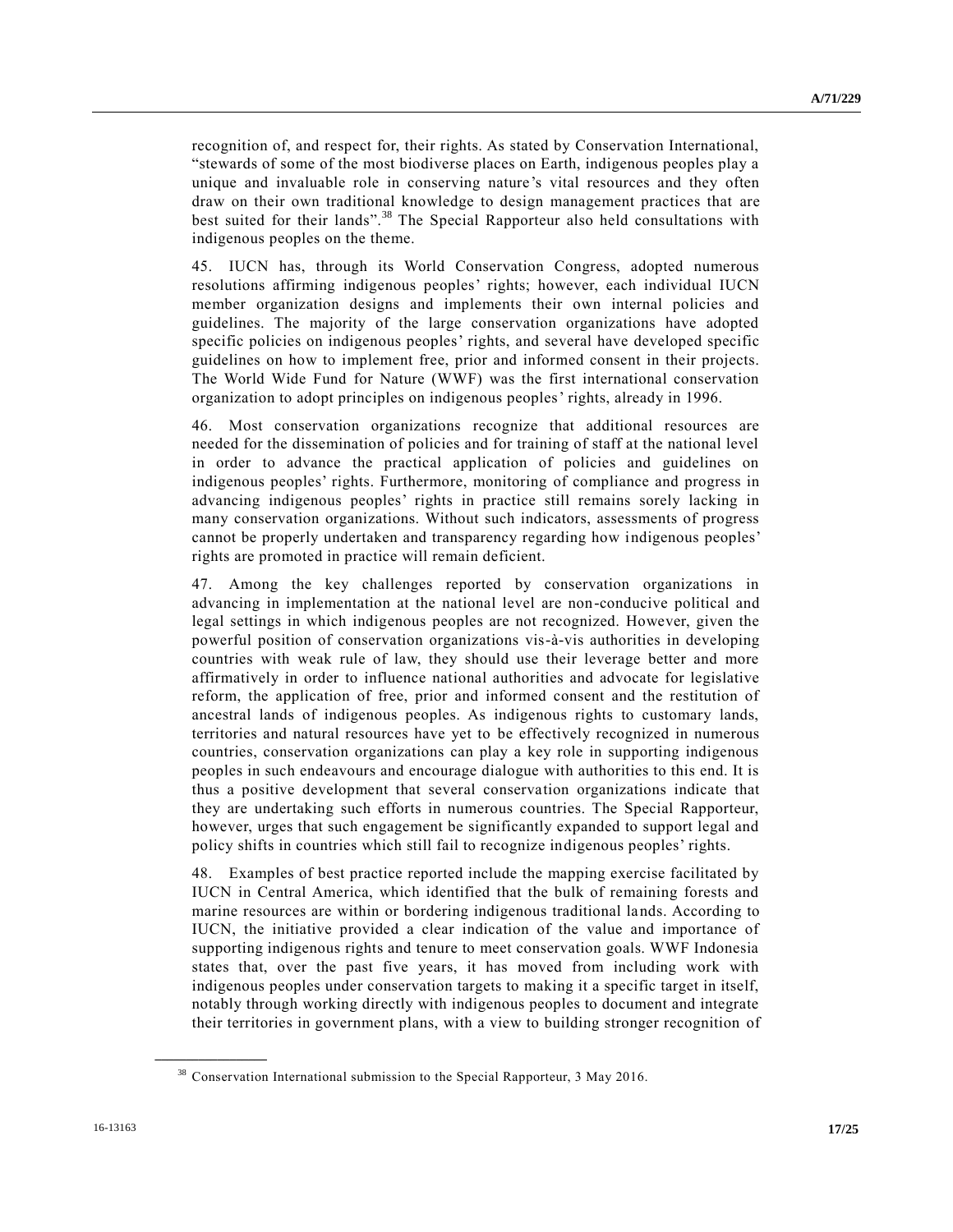indigenous peoples' rights and more effective and equitable governance. WWF Cameroon is advocating with the Government for formalized national free, prior and informed consent requirements and guidelines. Additional examples of positive practices reported are support by transnational corporations for securing collective land rights in Indonesia and the United Republic of Tanzania.

49. Most conservation organizations lack complaints and grievance mechanisms or are in the initial stages of developing such measures. As a positive initiative, Conservation International is currently designing a complaints mechanism, to be effective in 14 countries, in consultation with indigenous communities. In 2011, IUCN established the Whakatane Mechanism to undertake assessments with recommendations, in order to mediate in situations where indigenous peoples have been negatively affected by conservation measures. The first two pilot assessments took place in 2011 and 2012, in Mount Elgon, Kenya and in Ob Luang National Park, Thailand. Implementation of the mechanism has, however, stalled and requires additional resources and support from IUCN members to become operational.

50. Several conservation organizations, including IUCN, WWF and Conservation International reported that they engage regularly with indigenous international forums or that they support the participation of indigenous representatives at key debates on environment and conservation. Some conservation organizations have established advisory bodies consisting of indigenous peoples and have ensured that indigenous peoples are represented in senior positions within their organization, including on their boards. In a positive development, IUCN is currently revising its membership requirements, in order to enable more indigenous organizations to join and formally engage in discussions on conservation policy and practice.

## **VII. Key conservation challenges and opportunities**

51. The respective Special Rapporteurs on the rights of indigenous peoples have, since the establishment of the mandate in 2001, received numerous allegations of large-scale violations of the rights of indigenous peoples in the context of conservation measures. Among the consequences indigenous peoples have faced following forced displacement from protected areas are marginalization, poverty, loss of livelihoods, food insecurity, extrajudicial killings, and disrupted links with spiritual sites and denial of access to justice and remedy. The successive special rapporteurs have raised serious concerns over the impact that protected areas have had on indigenous peoples in a wide range of countries, including: Argentina, Botswana, Chile, Ecuador, Ethiopia, Honduras, Kenya, Mexico, Namibia, Nepal, the Russian Federation, South Africa and the United States of America. <sup>39</sup>

52. Many of these violations persist in countries where protected areas were declared prior to the introduction of rights-based conservation and where legal reforms in favour of indigenous peoples' rights remain deficient. The lack of collective land rights for indigenous people is a primary obstacle to ensuring that

<sup>39</sup> Se[e A/HRC/21/47/Add.2](http://undocs.org/A/HRC/21/47/Add.2) (Argentina); [E/CN.4/2002/97/Add.1](http://undocs.org/E/CN.4/2002/97/Add.1) (Botswana)[; A/HRC/32/53](http://undocs.org/A/HRC/32/53) (Chile); [A/HRC/4/32/Add.2](http://undocs.org/A/HRC/4/32/Add.2) (Ecuador)[; A/HRC/9/9/Add.1](http://undocs.org/A/HRC/9/9/Add.1) (Ethiopia)[; A/HRC/33/42/Add.2](http://undocs.org/A/HRC/33/42/Add.2) (Honduras); [A/HRC/4/32/Add.3,](http://undocs.org/A/HRC/4/32/Add.3) [A/HRC/15/37/Add.1](http://undocs.org/A/HRC/15/37/Add.1) and [A/HRC/26/21](http://undocs.org/A/HRC/26/21) (Kenya); [E/CN.4/2004/80/Add.4](http://undocs.org/E/CN.4/2004/80/Add.4) (Mexico)[; A/HRC/12/34/Add.3,](http://undocs.org/A/HRC/12/34/Add.3) [A/HRC/9/9/Add.1](http://undocs.org/A/HRC/9/9/Add.1) (Nepal)[; A/HRC/15/37/Add.5](http://undocs.org/A/HRC/15/37/Add.5) (the Russian Federation); [E/CN.4/2006/78/Add.2](http://undocs.org/E/CN.4/2006/78/Add.2) (South Africa); [A/HRC/15/37/Add.1](http://undocs.org/A/HRC/15/37/Add.1) (Uganda); [A/HRC/21/47/Add.1](http://undocs.org/A/HRC/21/47/Add.1) (the United States of America).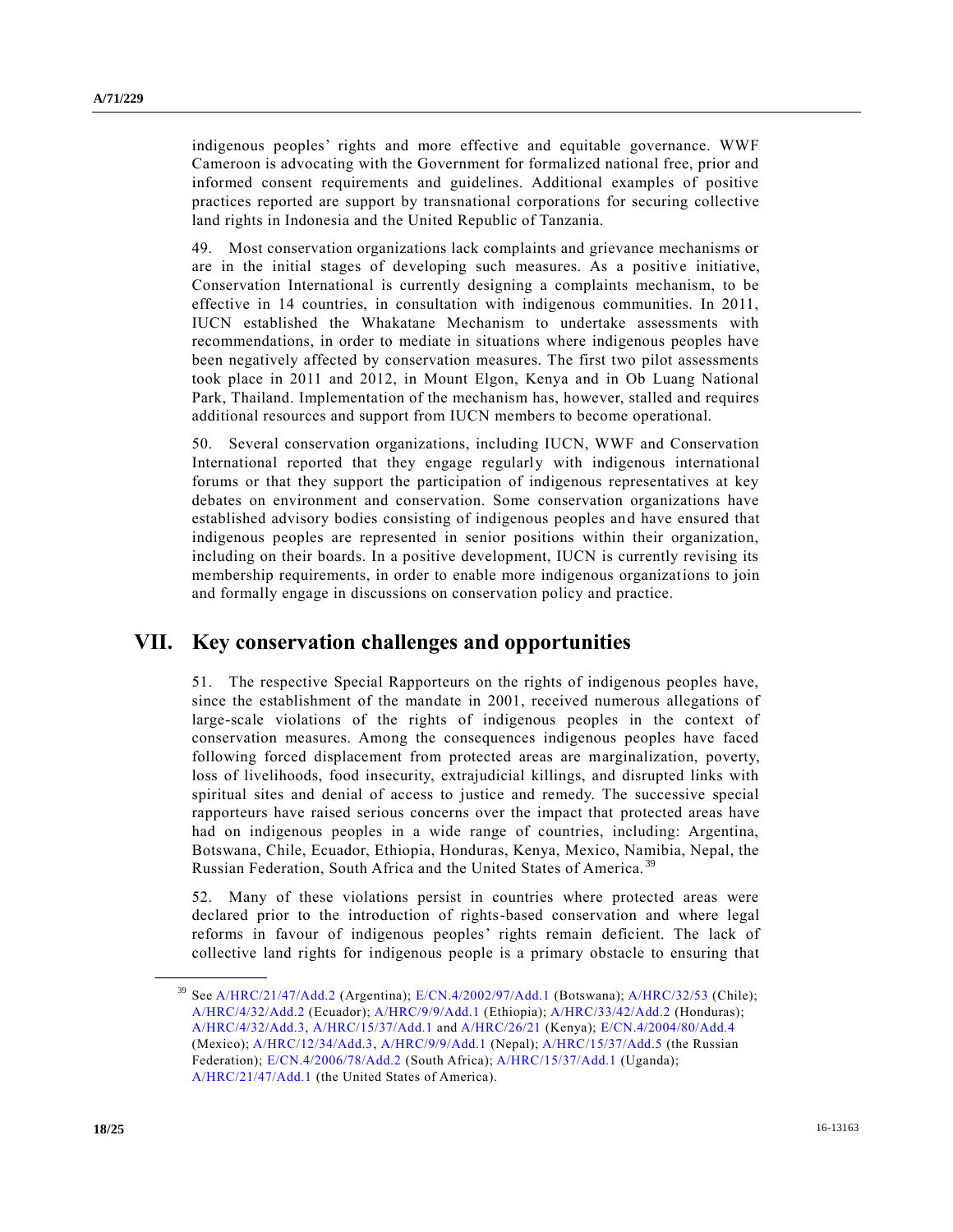rights-based conservation becomes effective, as are conflicting legal norms and failure to implement legislation effectively. The declaration of World Heritage status on protected areas adds additional complexities. The management and co-management of protected areas by indigenous peoples has to date only been applied to a limited extent but holds key potential in enhancing conservation in a manner which respects and enhances the rights of indigenous peoples.

### **A. Forced displacement and the failure to provide recognition of collective rights to lands, territories and natural resources**

53. In Kenya, respective special rapporteurs have expressed long-standing concerns regarding the repeated evictions and forced displacement of several indigenous peoples, including the Ogiek and Sengwer from ancestral lands, which have been declared protected areas. The Ogiek have faced repeated evictions from their ancestral forest lands since the creation of the Mount Elgon national park in 1968 and further gazetting of their lands for the Chepkitale game park in 2000. The Sengwer continue to face displacement from the Embout forests, dating back to the 1970s. Forced away from their lands, indigenous peoples are denied their cultural and subsistence practices. Indigenous peoples who seek to return to their lands are regularly arrested and charged of poaching or even killed by armed "eco-guards". While indigenous peoples in Kenya have repeatedly emphasized their desire to engage in conservation, difficulties in settling collective land tenure remain a key obstacle.

54. A 2016 study by the Rainforest Foundation of 34 protected areas in five countries in the Congo Basin (Cameroon, Central African Republic, the Democratic Republic of the Congo, Gabon and the Republic of the Congo) found that indigenous communities have virtually no tenure security over their traditional lands in any of the five countries. The creation of at least 26 of the protected areas resulted in partial or complete relocation or displacement of local indigenous and farming communities present in the area prior to park establishment. In no case was any reparation for the displacements reported. Furthermore, of the 34 protected areas studied, 25 bordered with logging concessions, 19 overlapped with mining concessions and 9 overlapped with oil concessions. <sup>40</sup>

55. Protected areas constitute approximately 20 per cent of the total landmass in Nepal. The National Parks and Wildlife Conservation Act in that country provides no recognition of indigenous peoples' right to consultation or to access their traditional lands and resources. During a country visit in 2009, the Special Rapporteur received reports of mistreatment, arbitrary detention and sexual abuse of indigenous villagers, in particular indigenous women, by Chitwan National Park rangers and military officials (see HRC/12/34/Add.3, para. 37).

### **B. Inconsistent national legislation or poor application thereof**

56. The U'wa indigenous peoples in Colombia request that the National Park of El Cocuy, partly overlapping with the territory over which they hold legal title, be fully incorporated into it and placed under their custodianship. For the U'wa, the

<sup>40</sup> Pyhälä, Orozco and Counsell, "Protected areas in the Congo Basin" (see footnote 6).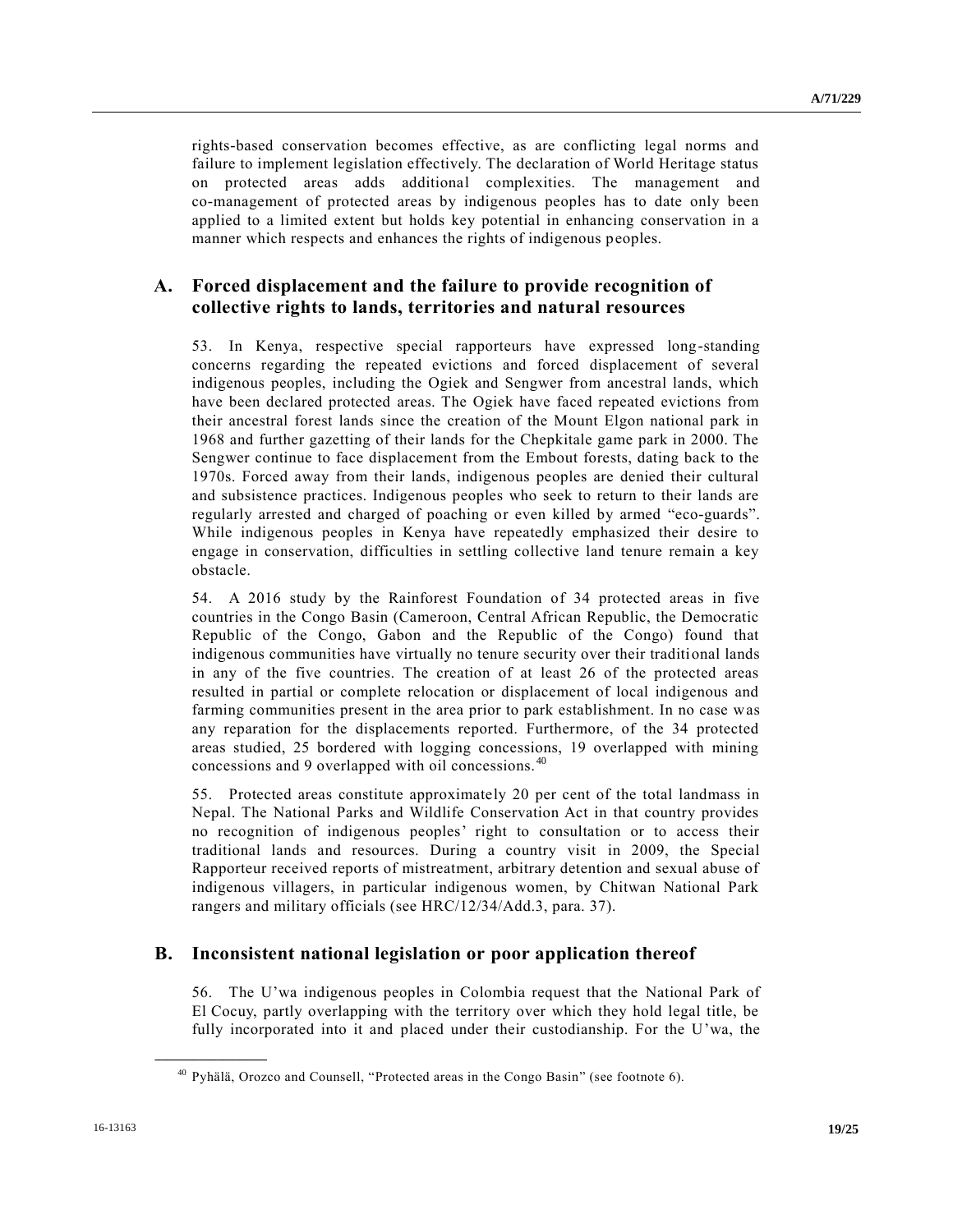area has special spiritual and cultural significance, as the peak of the Cocuy mountain is home to the spirits and gods and cannot be tread upon without permission from U'wa spiritual authorities. The National Park was established in 1977, before the Constitution and national legislation was adopted on indigenous land rights, and the park remains under the jurisdiction of the government environment authorities. The U'wa reject the presence of settlers and tourism on the mountain and have expressed concern over the degradation of the park, claiming that the park authorities are not protecting the park properly. In discussions with government authorities, the U'wa have rejected co-management proposals and demanded to be designated the environmental authority for the protection of the park.

57. In India, Adivasis and tribal peoples have been evicted from tiger reserves for decades, often without any form of reparation. This continues to occur despite the Forest Rights Act of 2006, which only allows displacement from "critical wildlife habitats" if scientifically determined that the habitat is being damaged irreversibly and that co-existence is not possible. The Forest Rights Act stipulates that even then, displacement can only be carried out after obtaining free, prior and informed consent. In practice, however, displacement from protected areas continues across India through a combination of misinterpretation, coercion, and inducement. Reportedly, tribal peoples have faced prosecution for "offences" in protected areas, such as the traditional practice of collecting honey.<sup>41</sup>

58. Many States are still encumbered with legal, regulatory, and institutional frameworks developed for a strict wilderness conservation model. Commonly, agencies for protected areas and cultural heritage were institutionally separated from other government bodies to protect them from corruption and commercial interests. Independent or semi-independent agencies were given sovereign responsibility for decisions within protected areas in contradiction to other constitutional and legal provisions protecting the rights of indigenous peoples, resulting in overlapping jurisdictions.

59. An analysis undertaken by the NGO Rights and Resources Initiative in 2015 of 21 countries where conflicts affect indigenous peoples in protected areas concluded that inadequate, inconsistent and poorly implemented legislation is a key obstacle to advancing rights-based conservation. The same report noted that legal reforms undertaken since the 2003 World Parks Congress provide a measure of the response of countries to the "new paradigm" articulated in the Durban Accord. Their review of new legislation adopted between 2003 and 2014 showed that these years have largely represented a missed opportunity. Only 8 of the 21 countries enacted or reformed their protected area legislation related to community land and resource rights during this time period. Where such reforms occurred, they mostly focused on enabling co-management or making provisions for communities who already owned land to include their lands in national protected-area systems.<sup>42</sup>

<sup>41</sup> Harry Jonas, Dilys Roe and Jael E. Makagon, *Human Rights Standards for Conservation: An Analysis of Responsibilities, Rights and Redress for Just Conservation* (London, International Institute for Environment and Development, 2014).

<sup>&</sup>lt;sup>42</sup> Springer and Almeida, "Protected areas and land rights" (see footnote 2).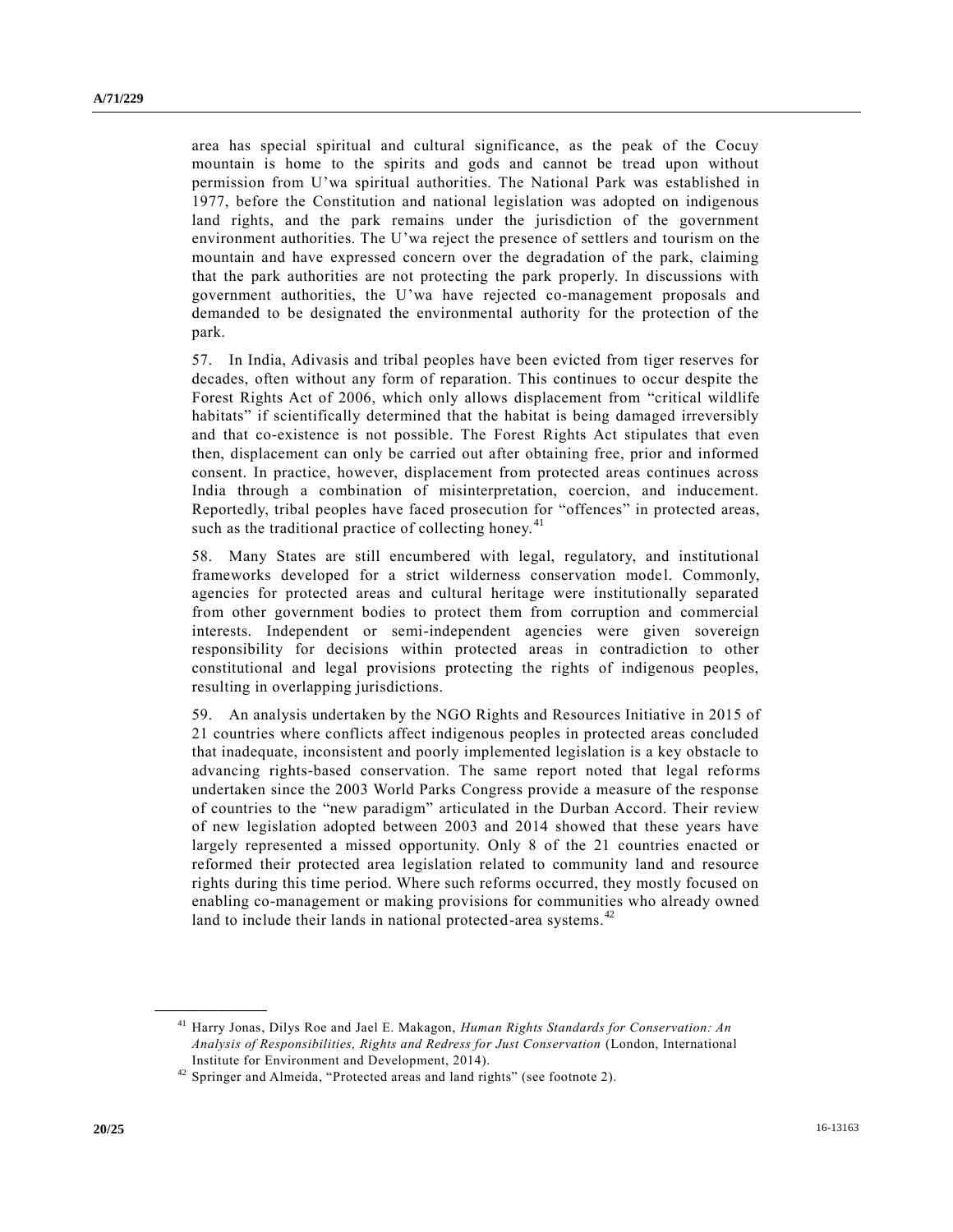### **C. World Heritage sites and tourism**

60. Protected areas overlap with World Heritage sites in multiple instances. As raised by the previous Special Rapporteur (see  $A/67/301$ , paras. 33-42), the impact on indigenous peoples of the United Nations Educational, Scientific and Cultural Organization (UNESCO) World Heritage sites is a recurring concern, notably because, on numerous occasions, these sites have been declared without consultation with indigenous peoples and have a serious negative impact upon their rights. Protected areas with heritage status have in several instances resulted in forced removal of indigenous peoples or significant restrictions on their access to livelihood resources and sacred sites.<sup>43</sup> Furthermore, heritage listings often lead to an unprecedented increase in tourism. Yet, the Operational Guidelines for Implementation of the World Heritage Convention, which set out the procedure for the inscription of properties on the World Heritage list and the protection and conservation of sites, do not require participation by indigenous peoples. All three of the United Nations mechanisms dedicated specifically to promoting the rights of indigenous peoples, namely, the United Nations Permanent Forum on Indigenous Issues, the Expert Mechanism on the Rights of Indigenous Peoples and the Special Rapporteur, have called for reforms on how the Convention is applied, underlining the urgent need to reform the Operational Guidelines through which potential heritage sites are assessed, so that they are aligned with the Declaration on the Rights of Indigenous Peoples and adopt procedures to ensure indigenous peoples' free, prior and informed consent.

61. There are numerous examples of protected areas with heritage status over which concerns have been raised by indigenous peoples. In Kenya, the designation of Lake Bogoria National Reserve as a World Heritage site in 2011 was undertaken without the consent of the indigenous Endorois community, despite the ruling by the African Court on Human and Peoples' Rights in favour of the Endorois indigenous peoples' rights in 2009. The Endorois people have expressed concern that the Government of Kenya may use the World Heritage status as a pretext for denying them restitution, as required by the Court's decision.<sup>44</sup>

62. In Argentina, the Special Rapporteur observed during a country visit in 2011 that after the Quebrada de Humahuaca was listed by UNESCO as a World Heritage site in 2003, there was a huge increase in tourism and in the economic value of the land occupied by indigenous peoples. The provincial government had issued land titles to foreign investors, and as a result, the surrounding indigenous communities were dispossessed of their land and had fewer water resources. The communities were not involved in the management of the site and derived no economic benefits therefrom. The Special Rapporteur recommended increased participation by indigenous peoples in the management of the site (see [A/HRC/21/47/Add.2,](http://undocs.org/A/HRC/21/47/Add.2) paras. 50 and 97).

63. In Thailand, the Government requested the listing of the Kaeng Krachen National Park in 2013 as a World Heritage park in 2013 without consulting the local

<sup>43</sup> Stephan Disko and Helen Tugendhat, eds., *World Heritage Sites and Indigenous Peoples' Rights* (Copenhagen, International Work Group for Indigenous Affairs, Forest Peoples Programme , Gundjeihmi Aboriginal Corporation, 2014).

<sup>44</sup> International Work Group for Indigenous Affairs, submission to the Special Rapporteur, May 2016.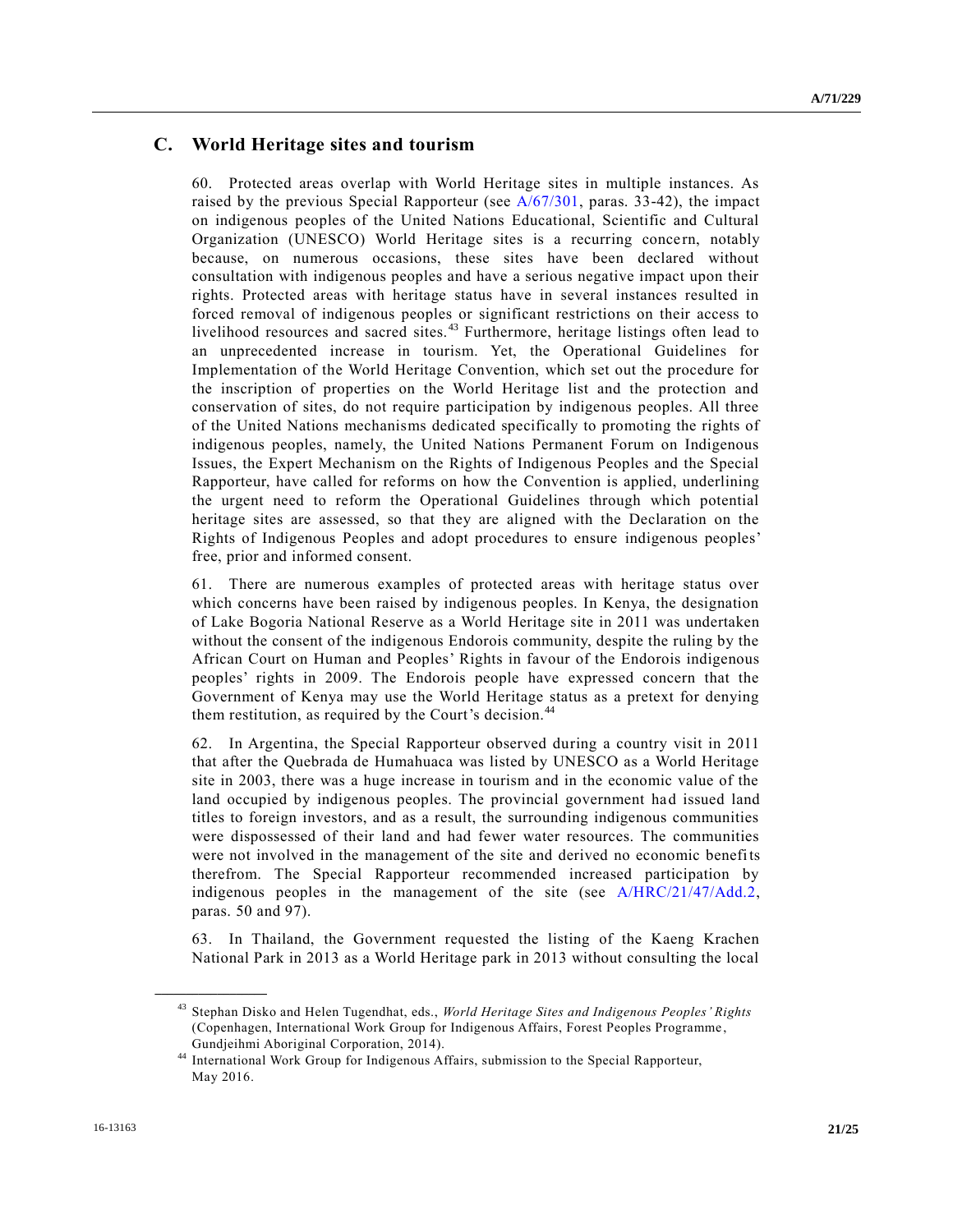indigenous Karen peoples. The Karen have experienced forced evictions, destruction of housing and crops, arrests and enforced disappearances. On 17 April 2014, a Karen human rights defender disappeared after attending a meeting on a lawsuit against park officials for destruction of Karen housing in 2010/2011. Park officials acknowledged having detained him earlier that day for illegal possession of wild honey, but claimed to have released him subsequently. His whereabouts have been unknown since. The Karen have expressed concerns over the potential listing of the park as a World Heritage site, fearing that it would result in further evic tions, prohibitions on the gathering of wild honey and herbs and an increase of tourism, which would affect the environment negatively, creating problems, notably with waste management. The Office of the United Nations High Commissioner for Human Rights has advised the World Heritage Committee to ensure that comprehensive consultations are held by the Thai Government with Karen communities, to ensure respect for their rights, to refrain from evictions and to ensure that the communities can participate in the management of the park if it is designated a World Heritage park.<sup>45</sup>

64. If the designation of World Heritage sites is done constructively and with the consent of the indigenous peoples affected, such status could provide an effective contribution to conservation and the protection of indigenous rights. In 2011, the World Heritage Committee incorporated the uranium-rich Koongarra area into the Kakadu National Park World Heritage site, at the joint request of the Government of Australia and the indigenous landowners, the Djok clan, which in effect barred future mineral development in the area.<sup>46</sup>

#### **D. Indigenous management of protected areas**

65. Over the past decade, increasing evidence supports the correlation between secure indigenous tenure and positive conservation outcomes, at times better than those achieved in State-managed protected areas. The effectiveness of indigenousowned lands in resisting deforestation in Brazil is well known. In Namibia, community-based wildlife management has resulted in significant growth in wildlife populations, especially in areas that had formerly been subject to heavy poaching. In Australia and the United States of America, indigenous peoples effectively manage or co-manage protected areas, through dynamic and sustainable partnerships which seek to redress past exclusion policies. In the Philippines, the national Indigenous Peoples' Rights Act includes a provision that protected areas within or overlapping ancestral domains will remain protected but that indigenous communities have primary responsibility for maintaining and protecting such areas. The law governing protected areas in the Philippines, the National Integrated Protected Areas Act, calls for indigenous peoples' participation in protected-area management boards. However, certain obstacles remain. For example, indigenous participation in management boards is impeded by a lack of training and orientation for indigenous peoples on their roles and responsibilities and such meetings tend to be conducted using overly technical language.<sup>47</sup>

<sup>&</sup>lt;sup>45</sup> Office of the United Nations High Commissioner for Human Rights submissions to the UNESCO World Heritage Committee, 26 November 2014.

<sup>46</sup> International Work Group for Indigenous Affairs submission to the Special Rapporteur, May 2016.

 $47$  Springer and Almeida, "Protected areas and land rights" (see footnote 2).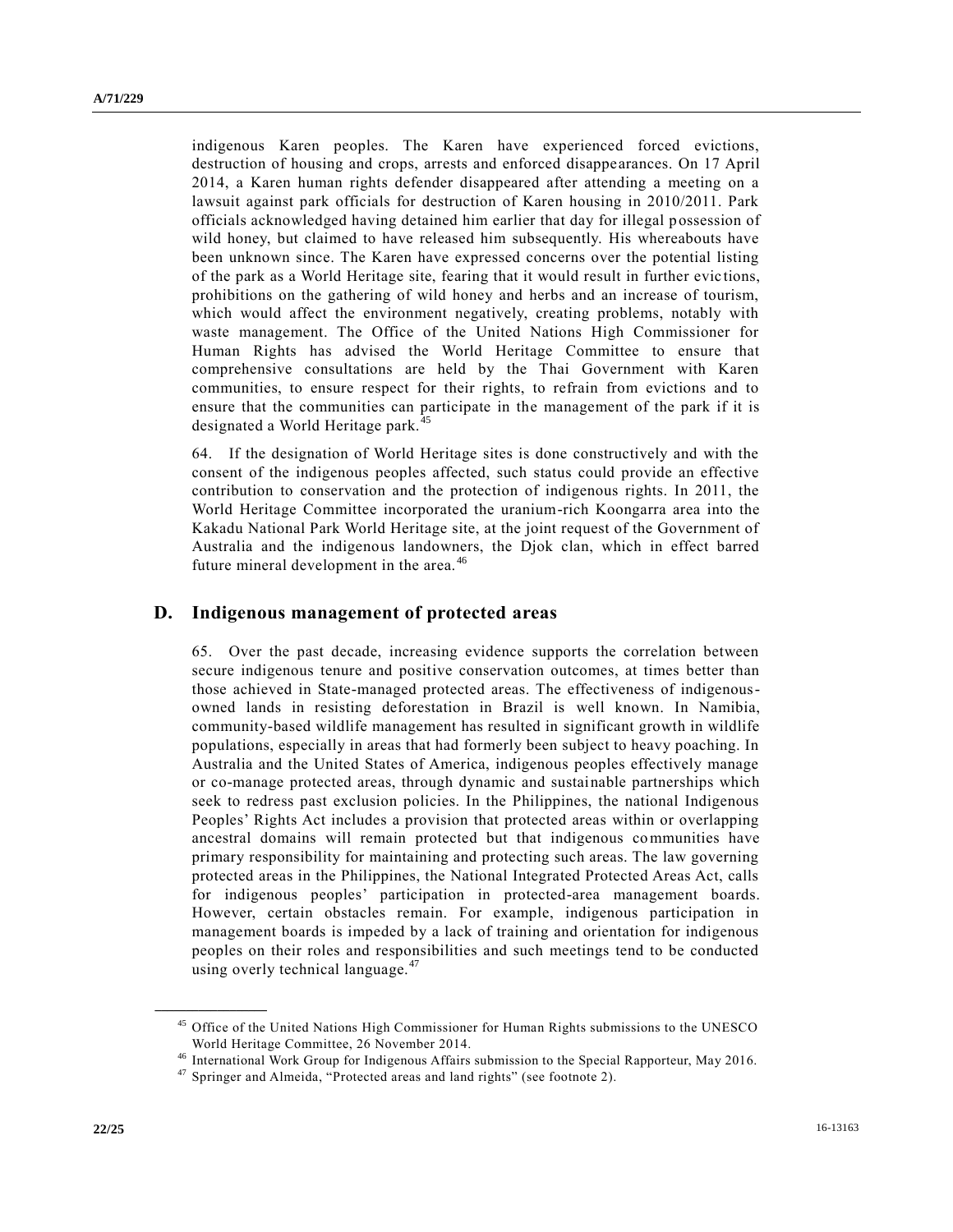66. The management capacity of indigenous peoples is recognized as part of the new conservation paradigm. IUCN has committed to advocating for the recognition of "indigenous peoples and local community conserved territories and areas" in conservation policy as a new governance category. Yet, over the past decade only limited progress has been made towards their recognition and such governance still only exist in less than 5 per cent of all protected areas. Significant expansion of areas under indigenous management, coupled with solid partnerships with indigenous peoples for knowledge exchange, remain key opportunities for States and conservationists to operationalize the participation of indigenous peoples in conservation.

67. As the creation of protected areas and emerging conservation activities is further advanced by climate change initiatives, notably reducing emissions from deforestation and forest degradation in developing countries, and the role of conservation, sustainable management of forests, and enhancement of forest carbon stocks in developing countries, the active participation of indigenous peoples in these processes is essential to their sustainable success. The Special Rapporteur will continue to monitor these ongoing developments.

## **VIII. Conclusions**

68. **While the high rate of biodiversity in indigenous ancestral lands is well established, the contribution of indigenous peoples to conservation has yet to be fully acknowledged. Although a new rights-based paradigm to conservation has been advancing during the last decades, it remains in its initial stages of being applied. Rights-based conservation measures continue to be hampered by the legacy of past violations and by the lack of legal recognition by States of indigenous peoples' rights. Conservation organizations and indigenous organizations could be powerful allies in their mutually shared goals to safeguard biodiversity and protect nature from external threats such as unsustainable resource exploitation. Protected areas continue to expand, yet threats against them from extractive industry, energy and infrastructure projects are also increasing, and thus the urgency to address effective, collaborative and long-term conservation is of paramount importance. The escalating incidence of killings of indigenous environmentalists highlights the importance of conservationists and indigenous peoples joining forces.** <sup>48</sup> **Insecure collective land tenure continues to undermine the ability of indigenous peoples to effectively protect their traditional lands, territories and natural resources. Conservation organizations should make much more use of their leverage vis-a-vis States to advocate for the legal recognition of indigenous peoples' rights at the national level.**

69. **Full recognition of indigenous land rights and participation are key enabling conditions for conservation to be sustained. The Durban Action Plan which states that all existing and future protected areas shall be managed and established in full compliance with the rights of indigenous peoples and the Sydney Vision which promised that there should be redress and remedy for past and continuing injustices in accord with international agreements are** 

<sup>48</sup> Global Witness, *2015's Deadly Environment; the Killing and Criminalization of Land and Environmental Defenders Worldwide*, June 2016.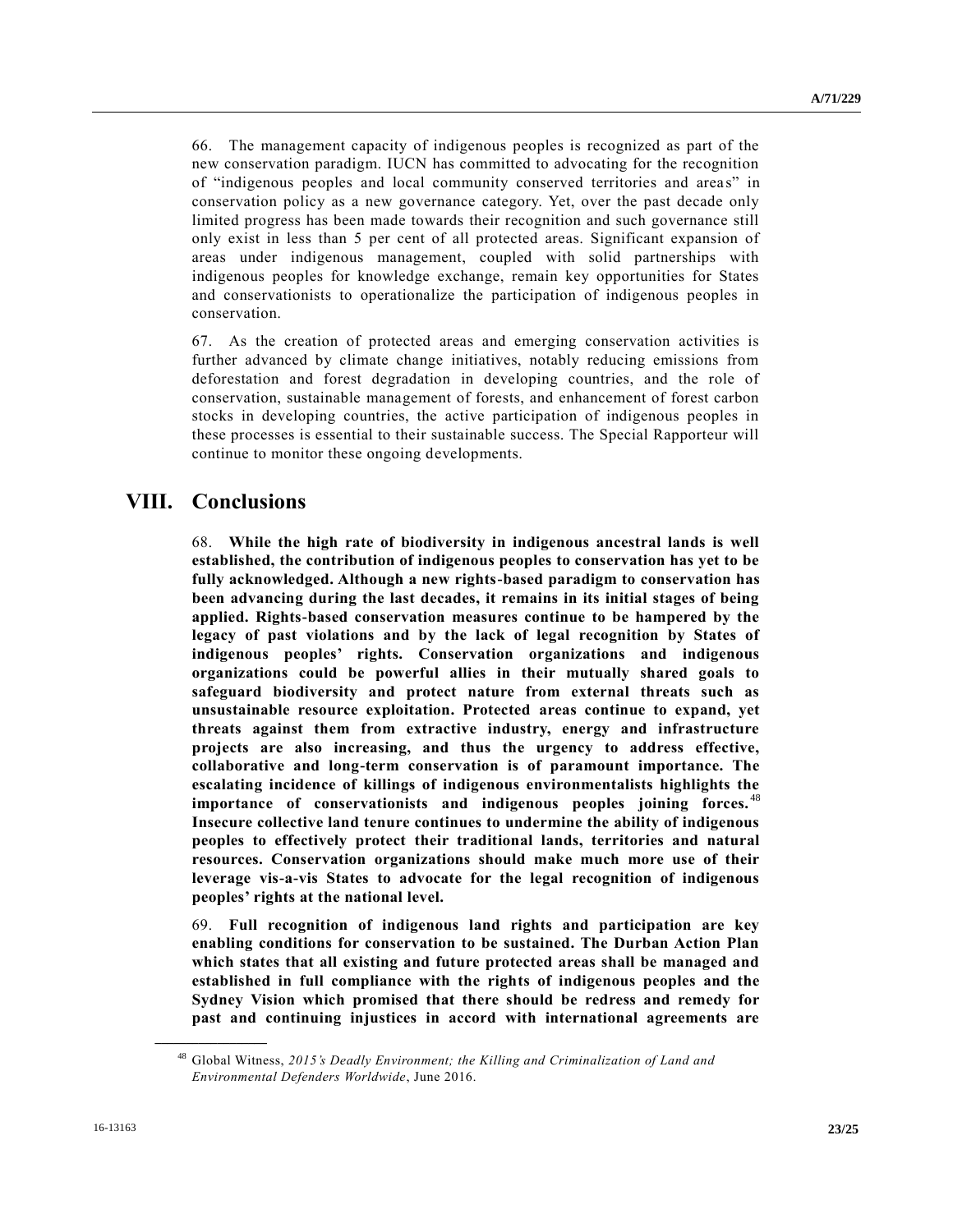**powerful commitments of the conservation community. The Special Rapporteur believes that the effective implementation of these commitments can operationalize the human rights-based conservation paradigm.**

## **IX. Recommendations**

**To States:**

70. **Undertake all necessary measures for the effective implementation of the United Nations Declaration on the Rights of Indigenous Peoples and ratify the ILO Indigenous and Tribal Peoples Convention No. 169.**

71. **Adopt all necessary policy, legal and administrative measures for the full recognition of the rights of indigenous peoples over their lands, territories and resources as enshrined in international human rights law.**

72. **Review and harmonize the environmental, legal and institutional framework with their obligations regarding the rights of indigenous peoples and ensure that a rights-based approach is applied to the creation or expansion of existing protected areas.**

73. **Comply with the duty to consult and obtain the free, prior and informed consent of indigenous peoples before the development of conservation initiatives which may affect their rights.**

74. **Support partnerships between government authorities and indigenous peoples to encourage intercultural engagement in order to build trust and collaboration to favour of shared goals of sustainable conservation.**

75. **Comply with judgments and decisions of international and regional human rights monitoring mechanisms regarding indigenous peoples' rights.**

76. **Establish accountability and reparation mechanisms for infringements on indigenous rights in the context of conservation and provide redress for historical and contemporary wrongs.**

**To conservation organizations:**

77. **Respect and support the rights of indigenous peoples as recognized in international human rights law and enhance their ability to engage in conservation by advocating for recognition of their collective rights.**

78. **Shift the new paradigm from paper to practice; adopt human rights-based policies, including on the rights of indigenous peoples, and ensure effective dissemination of these and trainings for conservation staff, especially for those involved in implementation at the national and local level.**

79. **As part of due diligence, improve monitoring and include compliance with indigenous peoples' rights in regular project assessments. Ensure that information obtained through monitoring and reporting is transparent and accessible.**

80. **Develop mechanisms for solid partnerships for regular and continuous engagement with indigenous peoples, including ensuring their full and effective participation in designing, implementing and monitoring conservation initiatives.**